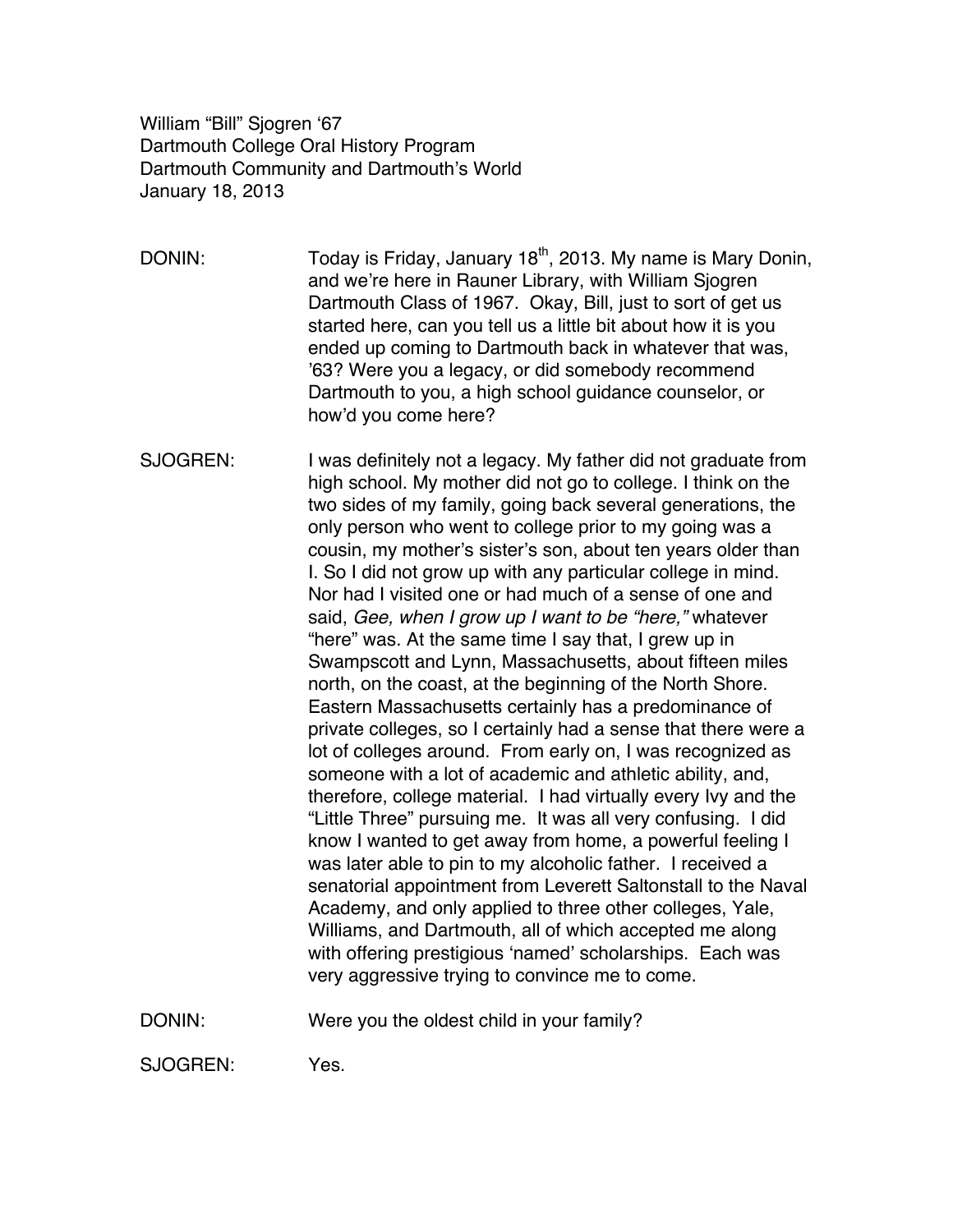DONIN: So you were the first. Okay.

SJOGREN: And I only have a younger sister, who's about two years younger than I. I was born on December 27<sup>th</sup>, 1945, and I always chuckle because I was born neither during World War II nor technically a baby boomer, which a lot of people say started January  $1<sup>st</sup>$ , 1946. And I was also—where I went to school, mainly in Swampscott, Massachusetts, the cutoff date was January  $1<sup>st</sup>$ , so I was always the youngest person in my class, which in retrospect, certainly with males developing somewhat later than females [chuckles], created some social issues for me. But I wasn't aware of that, nor did my mother or father mentor me through maturation—I didn't grow up in a family where we had any kind of discussions of that sort.

DONIN: Well, in that era, I don't think it was common-

SJOGREN: Right.

DONIN: — — to talk about stuff like that.

SJOGREN: Right. But anyway, I had always done extremely well academically and athletically. You know, socially I was not an outgoing person, but friendly. And I'll talk more about that later, because there are issues that took me many decades to come to terms with.

> But it was fairly clear early on—by "early on," I mean ninth or tenth grade—someone trying to get me to look at Phillips Andover. But the thought of being away from home—I don't know, that was just foreign territory to me.

> But in those years that form your college application package—eighth, ninth grade and on—and all the different tests you took and so on, I always came out on top, and I was always the class president and president of the National Honor Society and football captain and so on.

DONIN: Yes, I see in your Green Book here, your Green Book page—here's the list: student government vice president, class president, Boys State, magazine, baseball, football, cocaptain. Yes, so you were like a perfect profile to come to Dartmouth.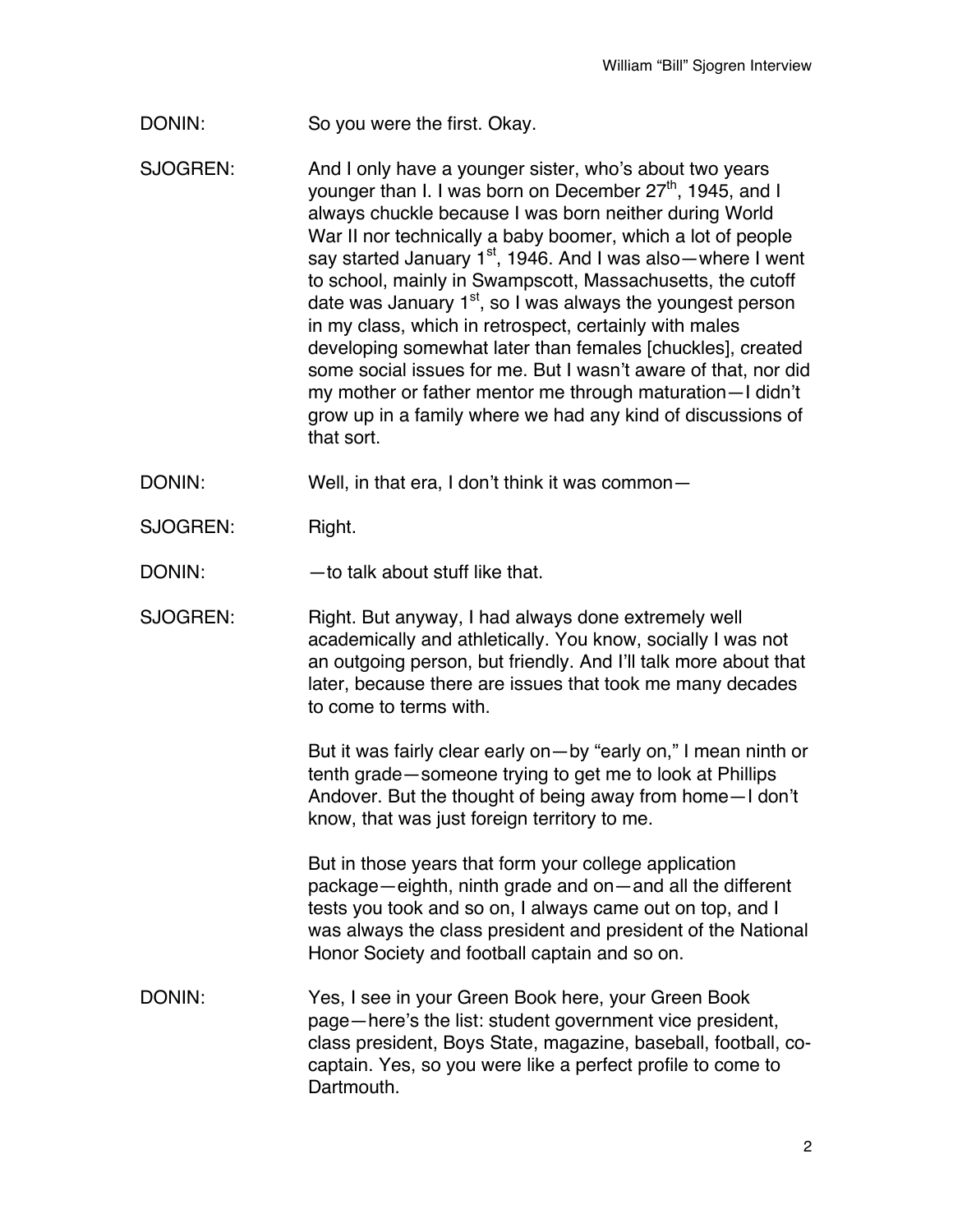- SJOGREN: In many ways, I think I was stereotypical of the person who came here: white —I think there were three blacks in my class of 800 people. And that was pretty much the same in the classes on either side of me. A lot of the colleges made a major effort to recruit blacks starting probably late '60s, early '70s. I do remember in my Harvard Business School Class of 1971, where there were 750 people in my class, and we were broken down into sections, and there were ten sections of roughly 75 people, that each of those sections back then had roughly ten blacks in it, so there was quite a significant jump in recruitment. At the same time, there were only three women in each one of those sections, so that wave didn't come for—
- DONIN: It took a little longer.
- SJOGREN: — maybe another five to ten years.

And just to illustrate what it was like then, when I came out to my first football practice freshman year—

- DONIN: Here?
- SJOGREN: Yes. There were approximately 120 people out for freshman football out of 800 people. There were—my numbers are close to accurate -- I think there were well over 100 high school football captains in my class. It was kind of odd, with roughly 11 people on a team: we all had these different colored jerseys, and they pretty much ran out of colors. For a long time, you'd see all these people with their helmets on and a piece of tape across with the name written on it. You know, it's very much like the *Doonesbury* that came out in 1968, where "B.D."—which stands for Brian Dowling, who was a star for Yale—you know, you only saw him with his football helmet on. So anyway, that's how I met a lot of my classmates early on.
- DONIN: So in those days, freshmen couldn't be on the varsity.
- SJOGREN: No. Every single sport had a separate freshman team. It didn't matter how good you were. You could not be on the varsity. It didn't matter what the sport was.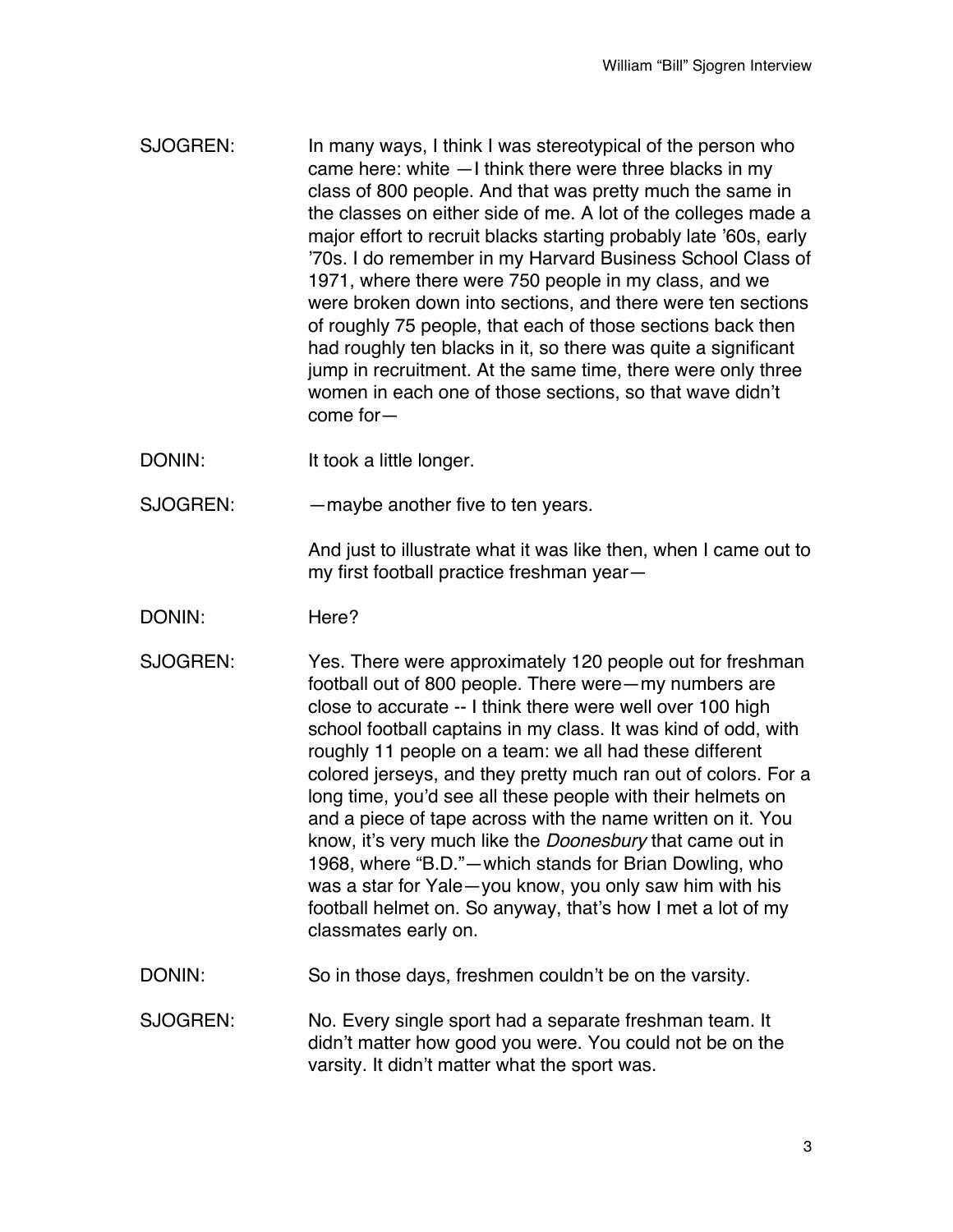The teams—well, I played football and baseball, and the teams (frosh and varsity) did occasionally practice together. We would frequently—the freshman team would frequently scrimmage the varsity baseball team, for example. And there were certain passing drills in particular where the freshman and the varsity football players went up against one another. But they weren't tackle drills. They weren't all-out physical drills. I suspect it gave the varsity-—because we had separate coaches, too, so I suspect it gave the varsity coaches a sense of what was in the pipeline.

But anyway, getting back to how I ended up at Dartmouth, I had a lot of people getting in touch with me about, "Gee, would you like to look at?—fill in the blank: Yale, Harvard, Princeton, Columbia, Williams, Amherst—both teachers at my high school who had gone to those schools, and just people living in the Swampscott-Marblehead area, which was a reasonably affluent area and had a lot of connected people.

It was all very confusing for me because I was very much a people pleaser sort of thing, and I didn't have a real strong idea of not only myself and my passions but where I wanted to go to college or what I wanted to do. It was sort of like it was just the next thing to do, I mean. And given my potential at the time, I almost felt like it was an obligation to do that, which, in and of itself, created issues for me because I—a major, lifelong problem for me has been a lack of passion about much of anything. So I don't get up in the morning and say, *Jeez, I can't wait to get to*—whatever. That's just something I've struggled with.

- DONIN: So you weren't excited by any of these—I mean, no particular school stood out for you, from all these schools that were inviting you to apply.
- SJOGREN: No. What I ended up doing—one thing I knew right away is I didn't want to go to school close to home. I might as well mention this early on, and I should also say that a lot of the things I say about Dartmouth—I very much need to separate the issues I brought with me as opposed to the issues that the particular institution presented, that I struggled with.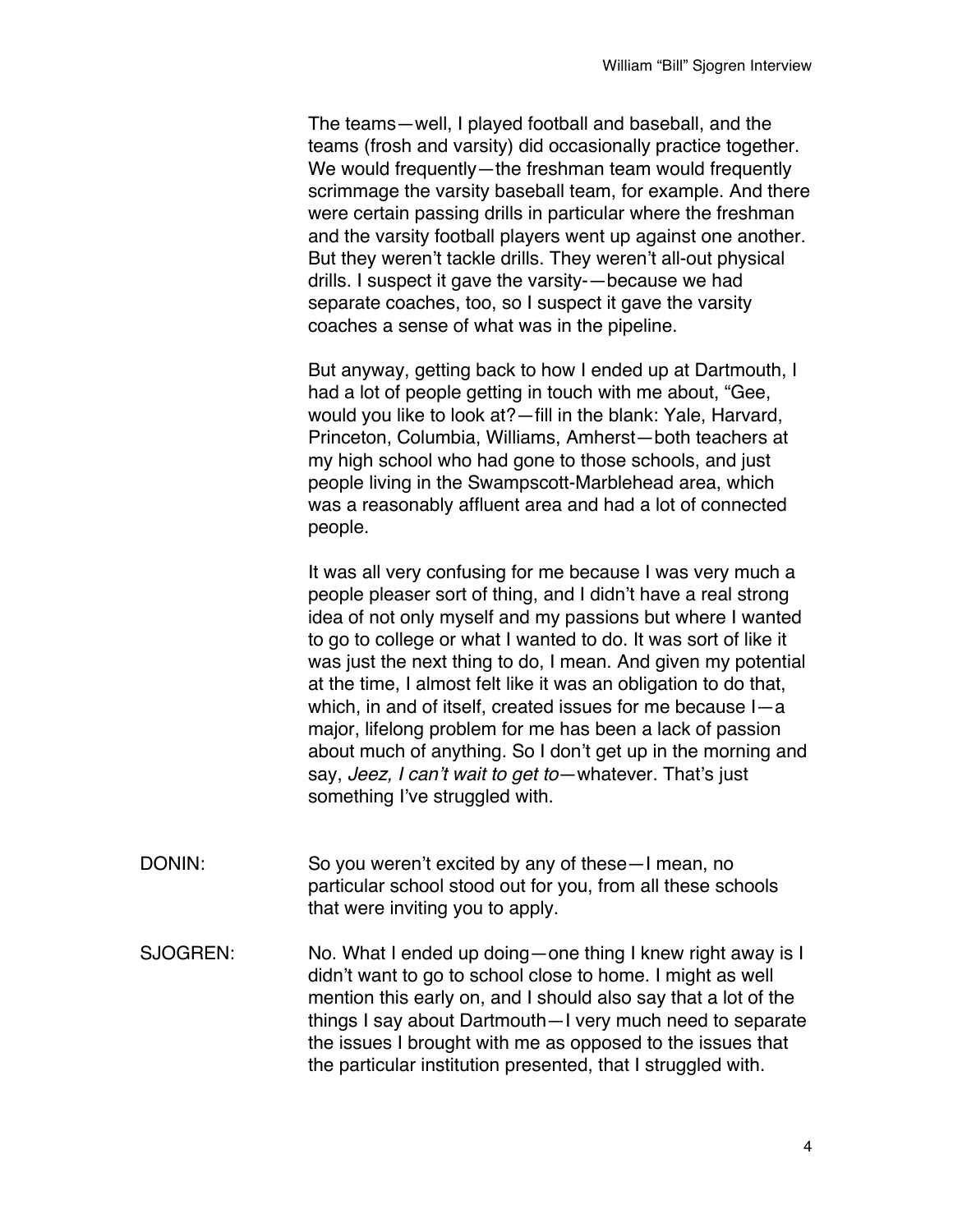But from about age 13 until I was 23, my father's drinking overwhelmed him. Virtually every day I came home from school—and I mean every day—my father would be drunk. Among the many issues that left me to struggle with is—and he essentially drank himself to death when he was 52; I was 23—is—where I was going with this was to say that I didn't want to go to school close to home. I wanted to get away from home, which brings up the whole other issue of [chuckles wryly] I've never really had a sense of home. When I think of my home, it's a place I wanted to get away from; it's not a place I wanted to return to. That's another one of the things I've had to grapple with.

But the other thing that affected me, and I'm sure it would have affected me no matter where I went to college, is I have always resisted institutions, structure, mentors, bosses, professors, dogma, "do it this way" advice.

- DONIN: That must be in conflict with the comment you made earlier, which was you were always looking to please people.
- SJOGREN: Well, I think there's an internal conflict there. I think the reason I was looking to please people—I could not open myself up. I could not say, "I need help." I could not say, "I'm angry," "I'm miserable," "I'm fearful." I walked through life trying to appear that I was normal.

Now, the whole concept of ACOA (Adult Children of Alcoholics) was not even put together until at least the mid- '70s. I did not embrace that or even become aware of it until well into the '90s, because I would have avoided it anyhow if—my former wife said, "Bill, I think you ought to take a look at this" or "consider this" or whatever. [Chuckles.] I was such a jerk at the time that she would often leave a book or an article that she wanted me to read on my side of the bed, and I had this basket of reading, and I would just put it in there and never open the thing up, because I so resisted responding to anything people told me I should do. But, at the same time, I couldn't—intimacy has always been a huge problem for me, whether it's institutional intimacy, professional intimacy, academic intimacy, romantic intimacy. It doesn't matter. So anyway, the people pleasing was to sort of keep people away. "I'm okay. Don't worry about me."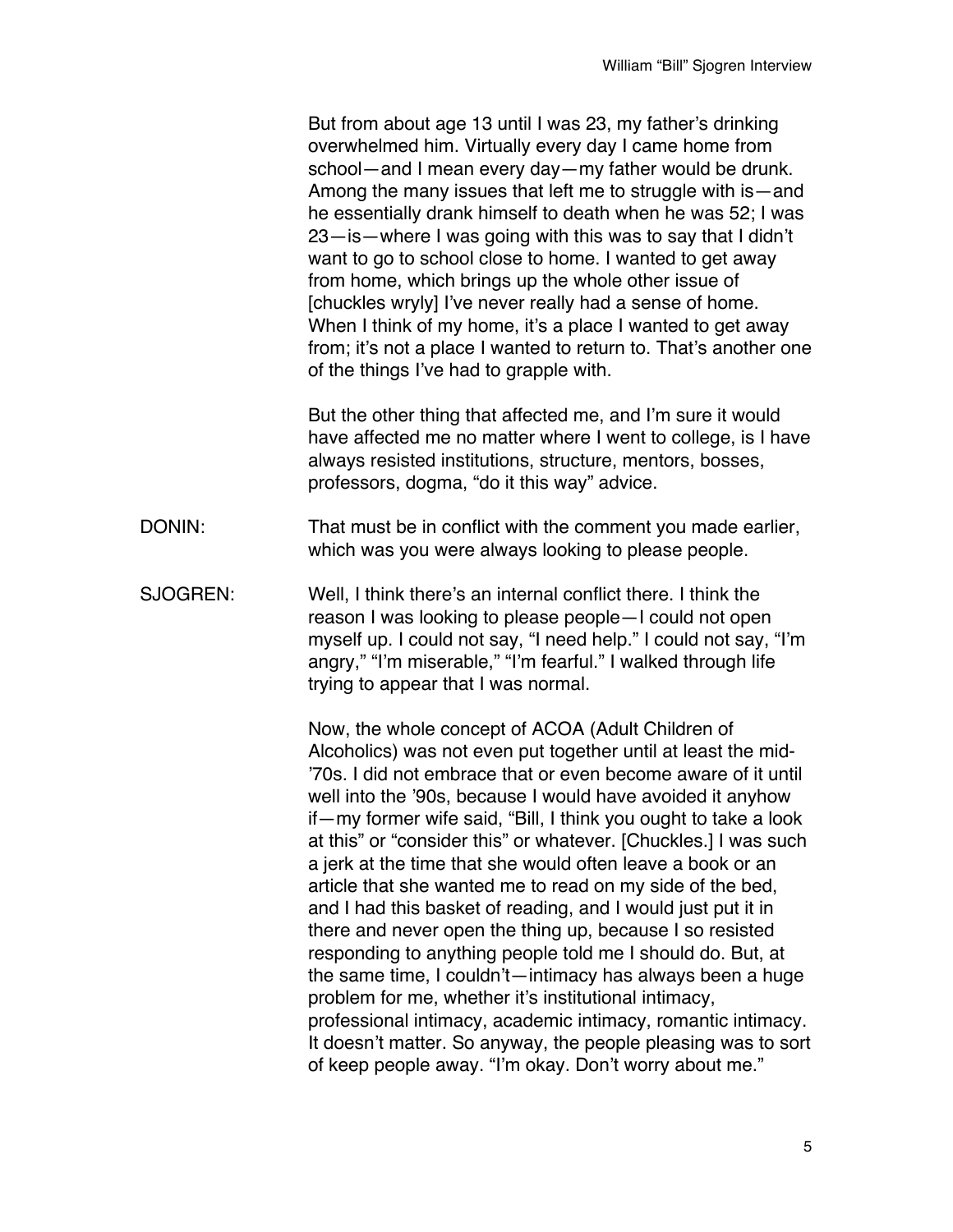DONIN: So how did you finally end up choosing Dartmouth?

SJOGREN: Well, so, I didn't even look at Harvard, for example. I have no doubt I could have gotten into any college I wanted to get into. And I got really confused. You know, I could see myself at a lot of places. And I ended up applying only to Dartmouth, Yale and Williams, and I basically—there wasn't really early applications back then, and it was still getting your application January  $1<sup>st</sup>$  and you'll hear April  $15<sup>th</sup>$ . But the colleges would send you letters saying things like, "We're sure we will have a position for you. We really want you to apply. You are on our A list." (Back then an "A" meant something special.) And I got that from all three of those institutions.

> In addition, I was offered a prestigious named scholarship at each one of them. I was from a blue-collar family and certainly needed financial aid. My dad was a sheet metal worker, and my mother stayed at home, took care of me and my sister.

> So I visited all three schools. The second thing that I realized—the first being I didn't want to go to a school close to home—the second thing I realized is that the feel of a city school—and by this I mean Yale in New Haven—wasn't right for me. And I wasn't really caught up in the prestige. I mean, from my point of view, in retrospect certainly, there's no question that Yale was significantly more prestigious than Dartmouth, much more selective. And certainly Harvard was then and still is the most prestigious school in the country, from where I sit. I'm not saying it's the right school for everybody. So I wasn't really too caught up in that, but I did think that—I had a basic sense that I should go to a better school, if you will.

> So anyway, that pretty much took Yale off the table. Things like Greek system, all the private men's schools back then were either all male or all female, so, you know, I didn't even think about, *My God, Dartmouth is two hours away from any women my age*. It didn't even enter my head. The Greek system didn't mean a thing. I certainly wasn't going to college to become a better football player or baseball player, —it was just something I did.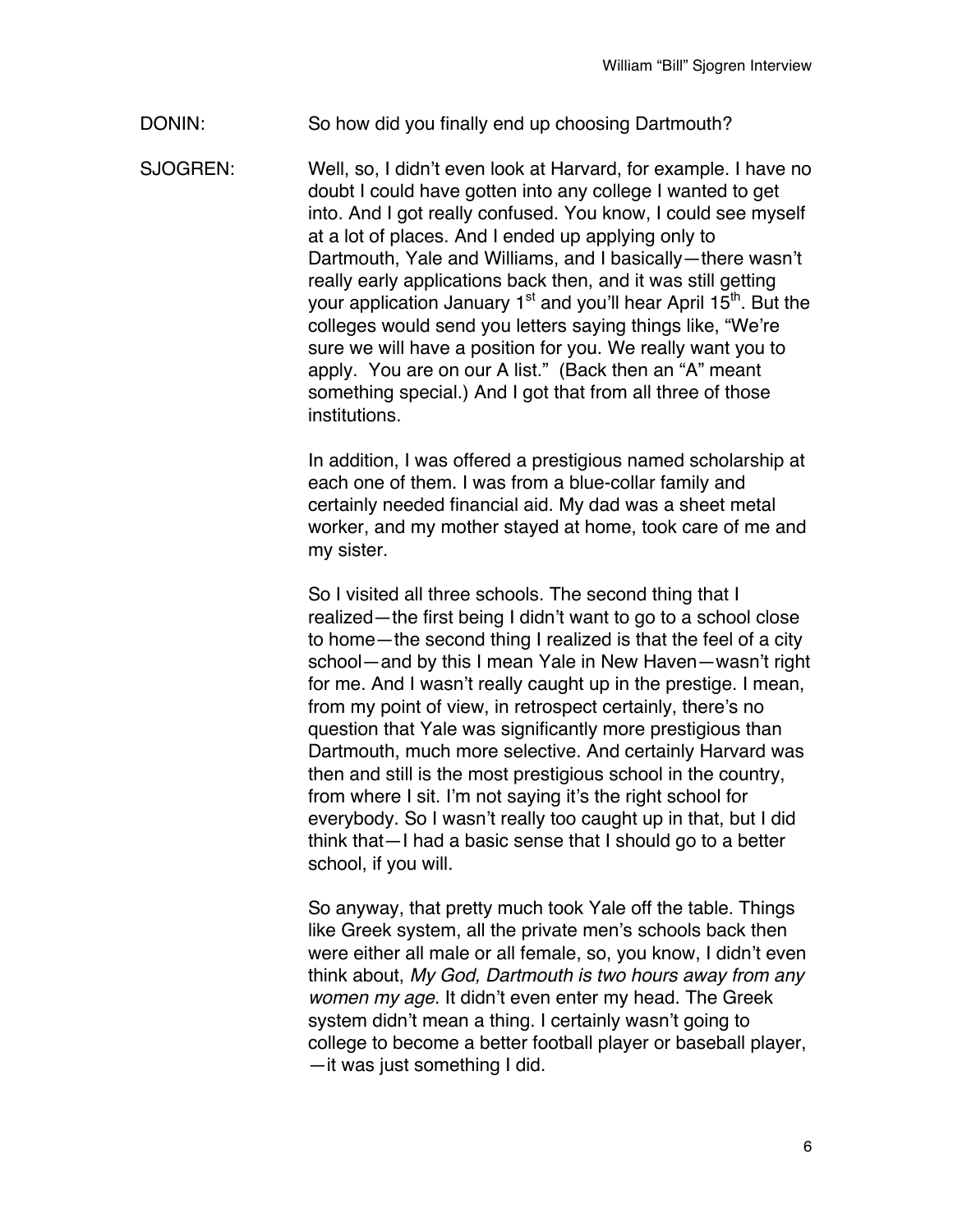I think what basically happened—two things got me to Dartmouth. One, Dartmouth just to me seemed like a bigger version of Williams. I think Williams today, even, is the school most similar to Dartmouth of all the other schools in the country.

And as an aside, I have [chuckles] implored a number of people here to try to study—compare Williams to Dartmouth in the sense of the fact that in the mid-'60s they closed down the Greek system, because one of the rationales for the Greek system at Dartmouth has always been that they need to provide some social outlet for the students. Now, in the intervening 50 years, Williams is always the number one small college, and not only that, in Division 3, it always has the top athletic program.

Dartmouth prides itself on having this athletic history and reputation, whereas if you actually go back and look at the records of Dartmouth sports, with the possible exception of a little bit of ice hockey, where they had a natural advantage, and the fact—and the football teams of the '60s and '70s, Dartmouth's got pretty mediocre results as far as sports go. But nevertheless, Williams has always had a top thing, and they finally acknowledged that when they brought Harry Sheehy, the athletic director, from Williams here a couple of years ago, and I think he's a terrific guy.

DONIN: Okay, so back to-

SJOGREN: That, and the fact that the people I met at Dartmouth (and I mean students in particular) seemed happy. Happiness was something that I didn't have a lot of. So that appealed to me. I liked the rural setting. I think it was of a size, and I had a sense that the competitive level was right for me.

DONIN: Did the outdoorsy stuff appeal to you?

SJOGREN: Not really. I mean, I wasn't a hiker. And in my day, the DOC freshman trips at the beginning of the year—I would bet that maybe 10 percent of the class went on that.

DONIN: Oh, really?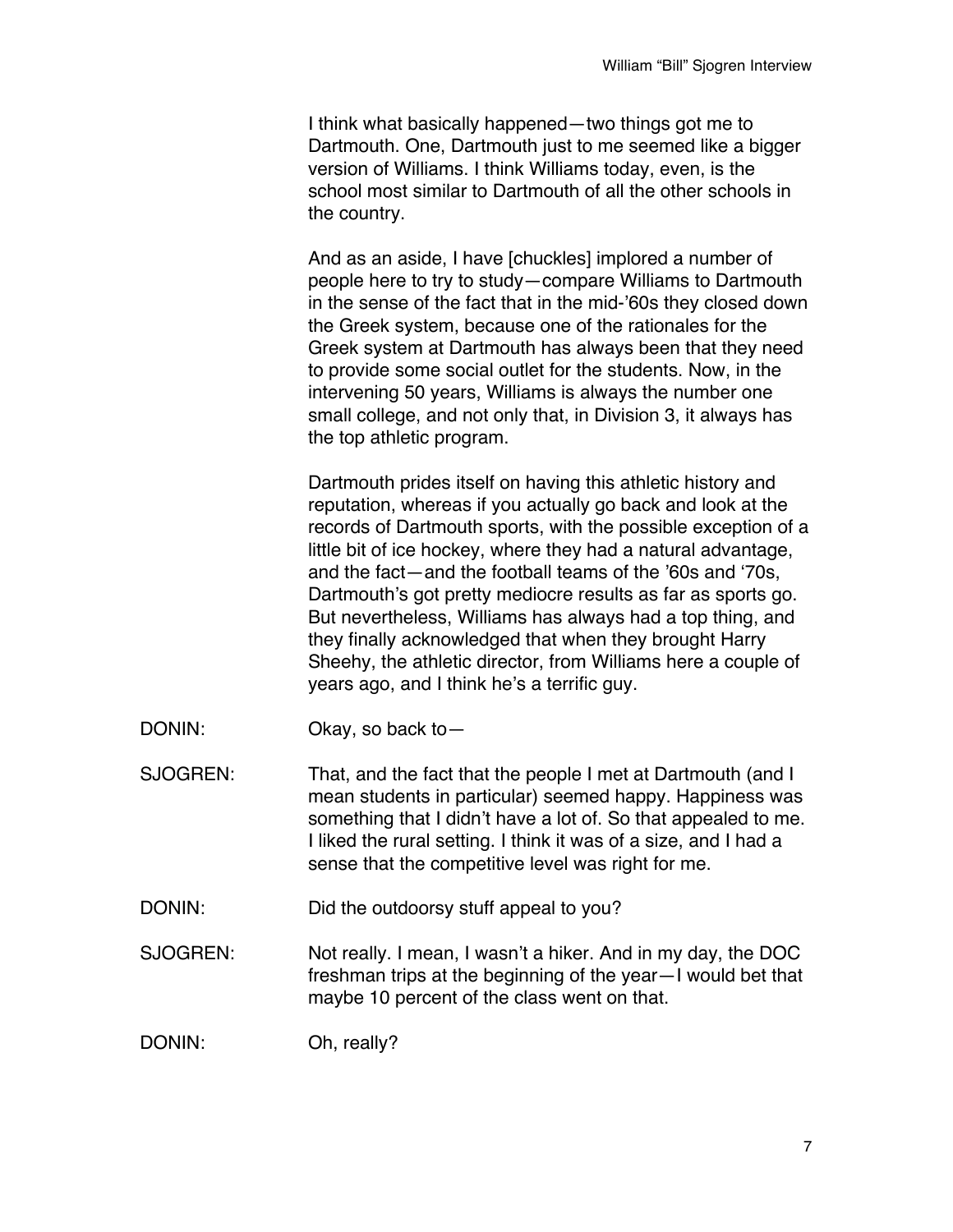SJOGREN: Twenty percent, maybe. It wasn't—in my day, the people who did that kind of stuff were looked down upon.

DONIN: Why?

- SJOGREN: Hiking/camping and similar just weren't mainstream until the 70s.
- DONIN: No, I didn't realize that. That's interesting. It didn't have the same appeal that it does now. Hmm.
- SJOGREN: No, no. I mean, we have 90-some-odd percent of the incoming class going on freshman trips now—it wasn't—I mean, it was there, and you had the option to do it, but there wasn't any of the—the school seems to make a very great effort—I would even use the word "hazing"—to—once you've been accepted at the school, either with the revisit weekend, whatever they call it, before you make up your mind, right on through when people come off the bus, and they got to do this dance and all this kind of stuff. I see incoming students here going through what I don't consider a particularly positive hazing experience, that "you made the best choice in the world, and this place is wonderful," and on and on and on. And then when you get in here and there's this sort of homogenized, "you're an on the Green Bus person or you're nobody." I think it puts a lot of people in a very uncomfortable position.
- DONIN: So what did you find when you matriculated here?
- SJOGREN: We all had to wear freshmen beanies, like a little sailor's hat with your class numerals on them. The only thing that—as I recall, that brought with it two obligations: One is you were supposed to learn all the Dartmouth songs—you know, "Dartmouth's in Town Again" and "Dartmouth Undying" and "Men of Dartmouth," as it was called then. And if any upperclass member stopped you and asked you and you couldn't remember that—there may have been other stuff you were supposed to remember, too—you basically had to help him carry his trunk up to the third floor of his dorm. It wasn't any more than that. You didn't have to do pushups or they didn't make you run around the green. It was—you know— [Chuckles.]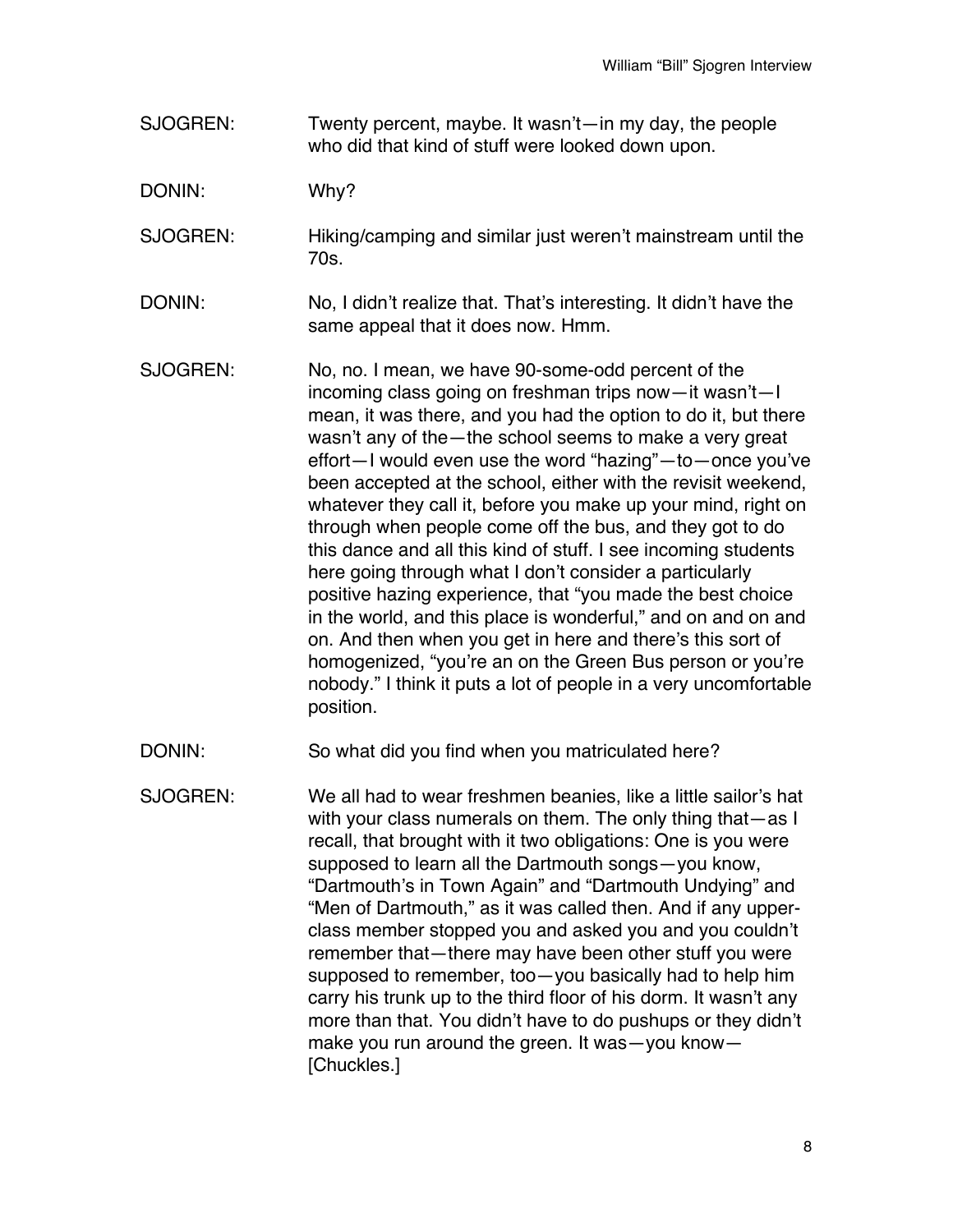I don't remember—stuff like running the gauntlet and—there was a freshman versus upper-class tug-of-war. A lot of those so-called traditions were really disappearing at that time. I can't remember. I don't know how often there was the tug-ofwar. I know it was kind of informal, as I remember. It was on the Green, and it was really just a matter of how many people showed up. Of course, the upper-class people had three classes, a much bigger pool to support their side. And I don't know, maybe when the freshmen finally won, they didn't have to wear their beanies anymore? It was something like that. I can't remember, because [chuckles], as you recall earlier, this whole ritual is not anything I really wrapped my arms around. I did the minimum I could do to stay out of trouble.

- DONIN: And so John Dickey was your—
- SJOGREN: Yes. John Sloan Dickey, whose nickname among the undergraduates was "John Slow Diction."
- DONIN: [Laughs.]
- SJOGREN: Because he spoke So. Precisely. And. Slowly. He used to come out to football practice. I think he had an Irish setter. He had some dog he used to walk around the campus with all the time. He seemed like a nice guy. I suspect they still do this, but every member of the entering class got to sit and shake his hand, or he signed his matriculation paper. I can't remember what it was, but something like that.
- DONIN: So who did you identify as your sort of group up here when you started? Was it the freshman football team that you were on or your floor mates at your dorm? What dorm were you in?
- SJOGREN: I was in Mid-Mass.
- DONIN: Oh, yes. Was it your floor mates or was it classmates?
- SJOGREN: Certainly the people I spent the most time with were the people who lived on my—I lived in 309 Mid-Mass, all four years, actually. I've never been one who likes moving.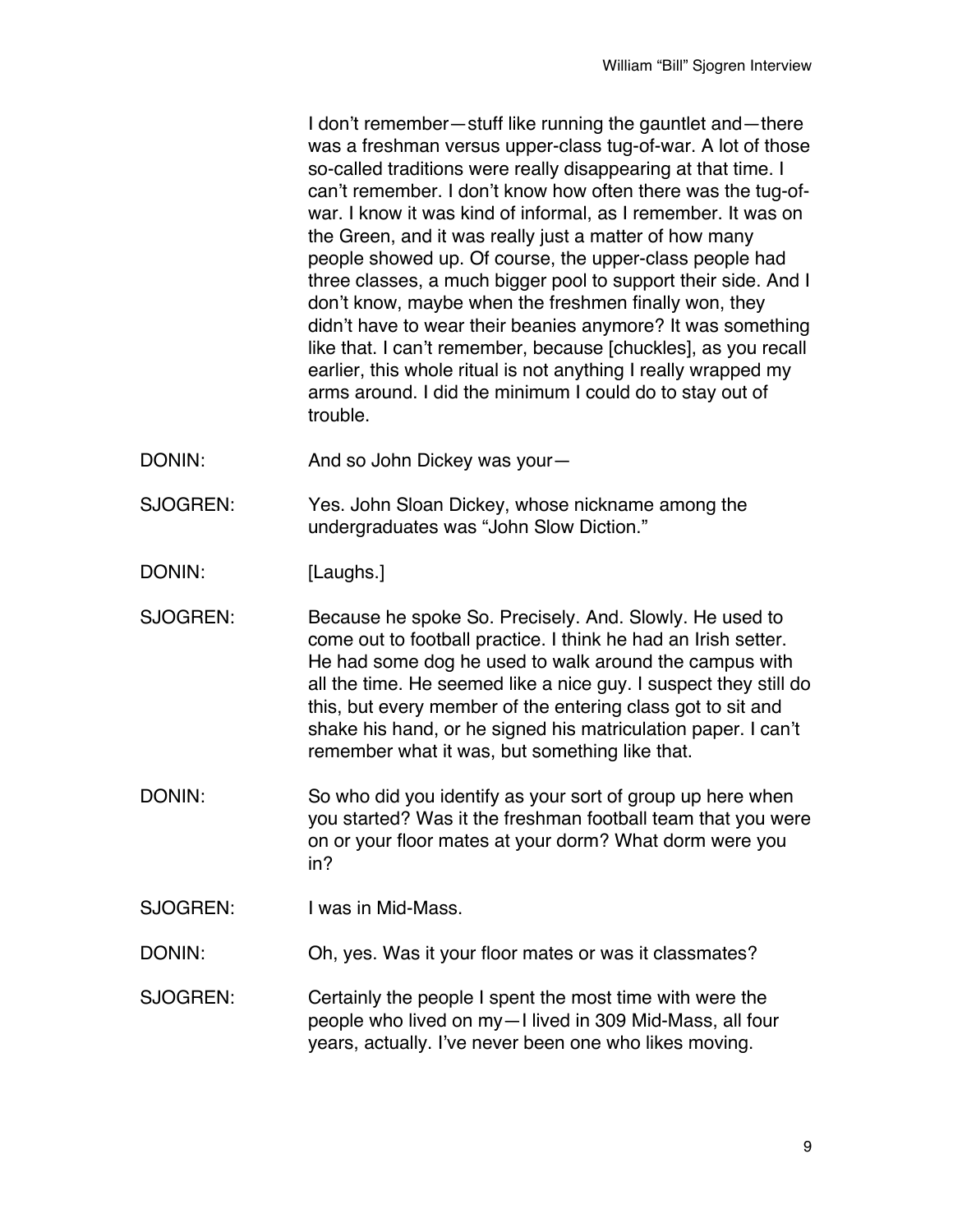- DONIN: And you had roommates, I assume. Or did you have a single?
- SJOGREN: No, I had a triple. I had one roommate for all four years, and the other roommate, for the first three years. And the person who took his place our senior year was another class member who lived next door. So those are the people I certainly spent the most time with. Dorms had continuity back then. The foreign programs weren't nearly as popular and available as they are these days. We're basically on the same—I mean, we called it trimester back then, but the fallwinter—with the exception of the fact that fall term now ends before Thanksgiving, the academic cycle was very much like it was just last year. You'd start in late September and end about December  $10<sup>th</sup>$  and so on. Finish classes up right at the beginning of June.

But dorms meant something back then. There were a lot of intramural competitions and three active seasons. There was intramural ice hockey and basketball and touch football and softball on the Green.

DONIN: So there was real identity with your dorm.

SJOGREN: Yes. Yes. And, at the same time, the fraternities—the Dartmouth I went to, first-year freshmen could not enter a fraternity, not for any reason at all. Even if you had an older brother in there, it's almost as though you needed special permission to do it. And that was fairly well policed. Safety and Security was called the campus police then. Proctor O'Connor was the Harry Kinne of the day.

DONIN: Right.

- SJOGREN: Fraternities were put on probation if a first-year was there. There was, I think, both a sense at the college that they wanted your mind and time to be elsewhere that first year. "Get your feet on the ground." And they also did not want the fraternities to be competing for the people they thought would make the best members.
- DONIN: So rushing took place in fall of sophomore year?
- SJOGREN: Yes. Sometime in the first week or two of classes, as I recall.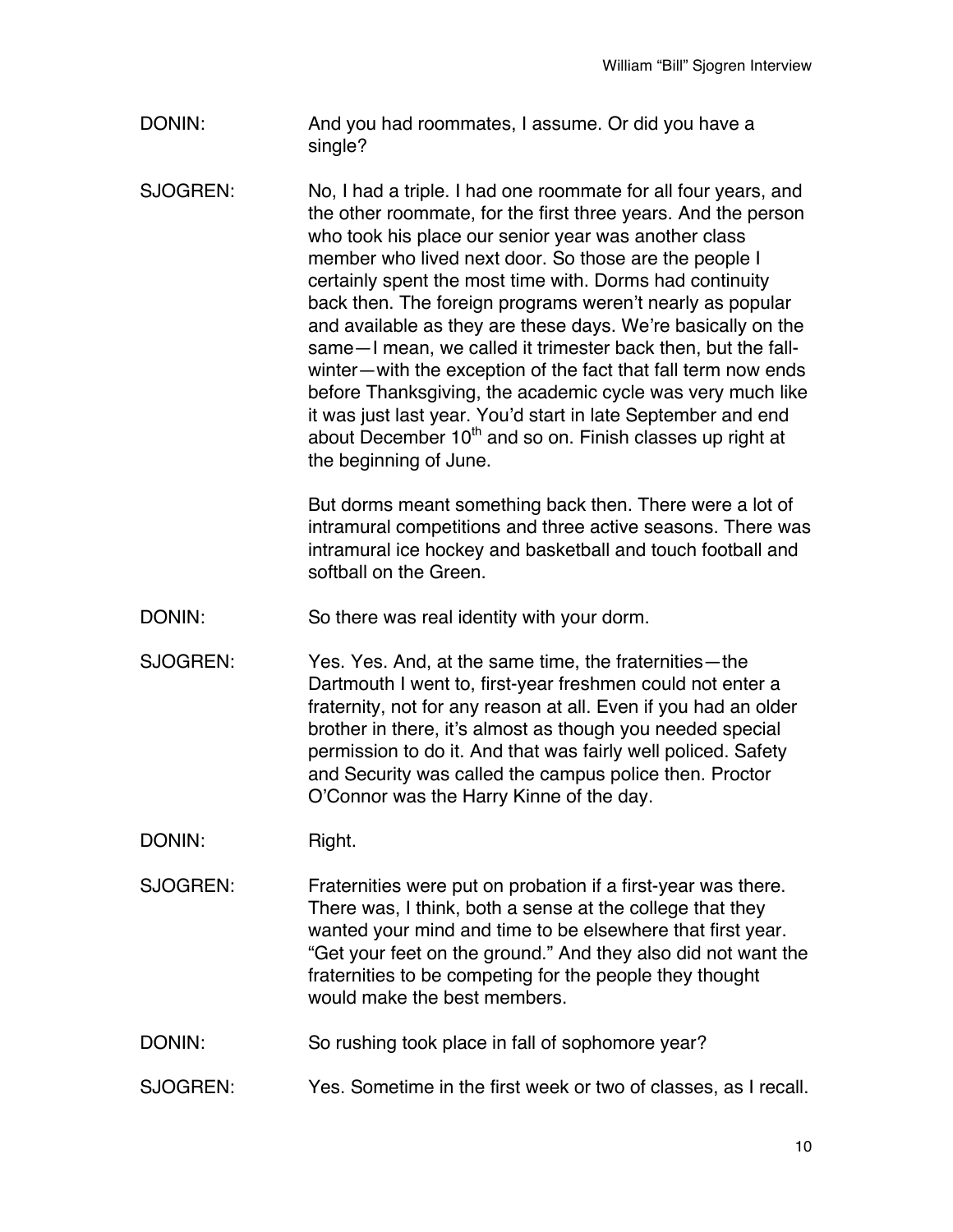- DONIN: Did you participate in Greek life? Did you join a fraternity?
- SJOGREN: I did. I joined Phi Gam, Phi Gamma Delta, which—it's on the corner of West Wheelock and School Street, I think it is, right across from St. Thomas's Episcopal Church. It's a sorority now.

And back then—how would I characterize our fraternity? It was made up of people who didn't take themselves too seriously. To the extent there was any sport there, it probably mostly had football players. But out of the 70 or so members, I would say there were about 15 who were on the football team. Again, back in those days, the fraternity did not have—it wasn't like as I understand it is today, where a whole team will all belong to a single fraternity. I know Gamma Delt has been. When Beta got shut down—and that had been—that was always one of the jockey places, and it certainly was in my day, too. I would characterize the difference between Beta and Phi Gam is that Beta was made up of the jocks who took themselves very seriously. And I had good friends there, too. But there were maybe five or six or seven fraternities that the football players belonged to.

There wasn't a baseball fraternity or a squash fraternity or soccer fraternity or whatever it might be. That being said and we had 24 fraternities back then—roughly 50 percent, maybe a little over 50 percent of the people who could join a fraternity were in a fraternity.

- DONIN: It was only 50 percent?
- SJOGREN: Yes. It was in the 50s. I might have been 52, -3, -4, something like that.
- DONIN: And you never lived there, though. Was that an option, to live there?
- SJOGREN: Yes, I think each—I mean, the physical plant is very much like they were then. The place where Phi Gam was is exactly the same. My memory was that there might have been 15 beds or so for people to live, and those were mostly reserved for the seniors.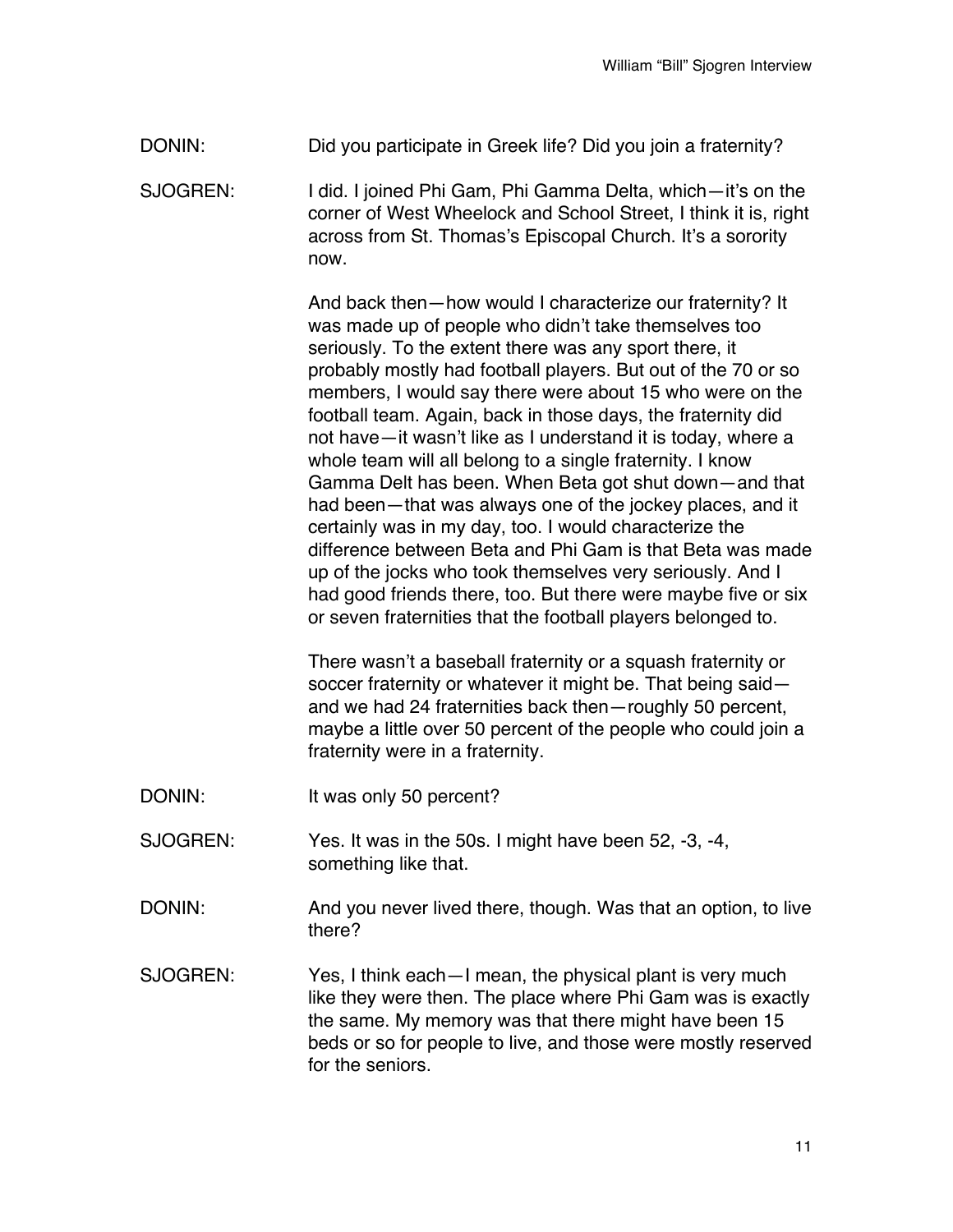DONIN: I see.

SJOGREN: And if they couldn't fill them with seniors, then maybe a junior could get in one of them. But [chuckles] that sort of embrace of my fraternity was way too close for me back then, so I—I wasn't somebody who hung out there or played cards or—

DONIN: So you generally weren't a joiner in terms of your social life.

- SJOGREN: No, not at all. No. Dartmouth back then, too, was a—there was a Dartmouth type, and it really dominated the school.
- DONIN: How would you describe the type? I mean, on paper you appeared to be the type.
- SJOGREN: Yes. Well, you know, I was a reasonable sized and athletically talented and academically talented, so—I mean, I was what I was. The kind of emotional part of me was really buttoned up pretty tightly, and frankly, that emotional part of me, at least from my perspective, is the part that gets you into poetry and literature and art and that kind of thing, which I've come to appreciate somewhat later in my life. That's a roundabout way of saying Dartmouth was not a place where people sat around and talked about philosophy or T. S. Eliot or whatever. I don't think it is now.

For a place with all the academic assets this place does have, I think it's remarkably short on out-of-class academic fermentation. You frequently will see in *The D* comments about, "Now, I've been here four years, and I've never had a scholarly conversation outside of class in all that time." That's kind of a way of describing the Dartmouth stereotype, by saying what it is not, as opposed to what it is. I also realize in retrospect how uncomfortable certain things were for me here, things such as the wall banners, in green felt with white lettering, formally made and sold in town with "When Better Women Are Made, Dartmouth Men Will Make Them", and the alternate lyrics to "Dartmouth's in Town Again", lyrics such as 'our pants are steaming hot, we'll give you all we've got" were widely sung boastfully in a 'this is who we are' fashion.

DONIN: Right, right.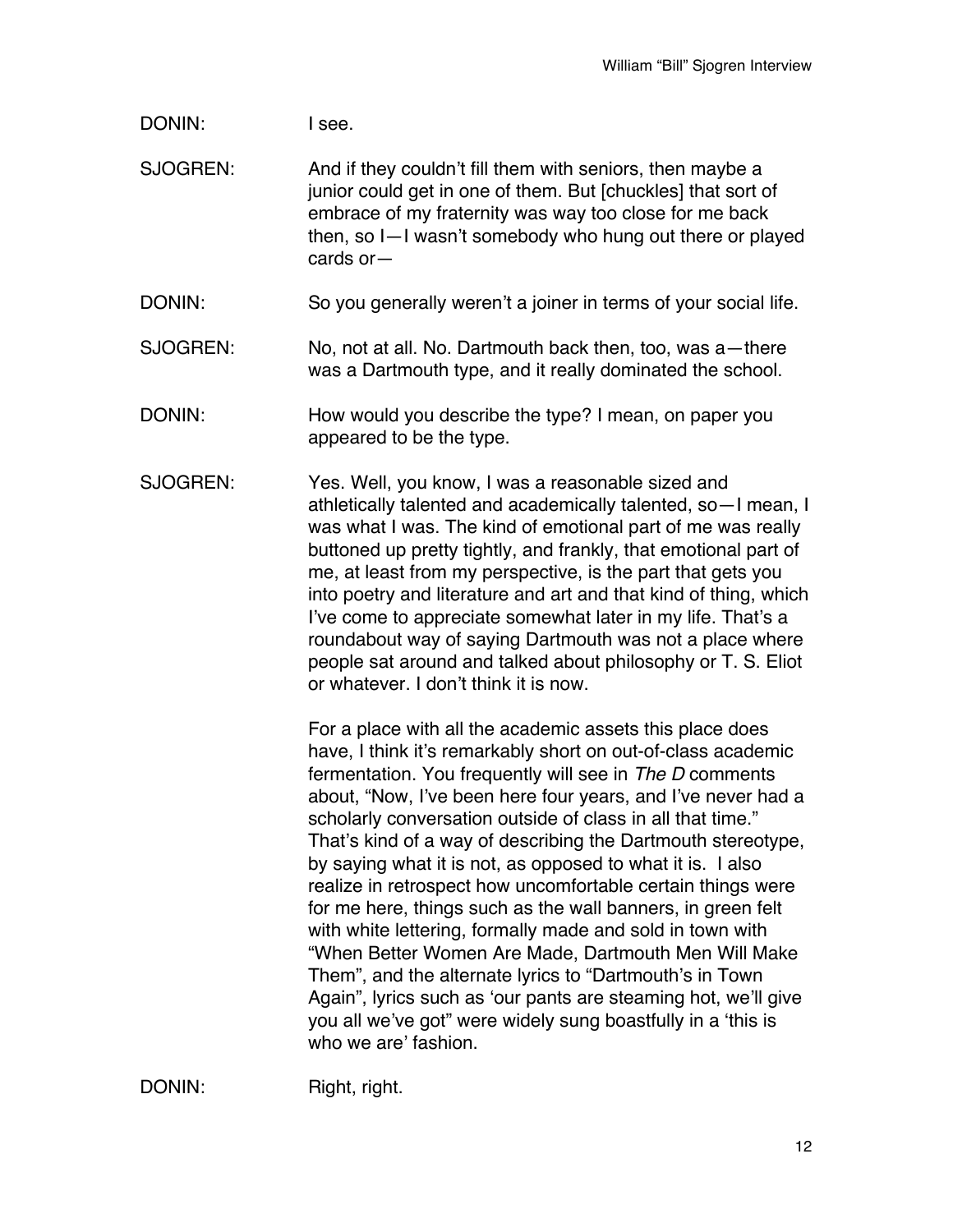So how did you—your effort to get away from home and distance yourself from what was going on there—did you find any sense of feeling like you belonged here instead, since you felt like you didn't want to be at home? You know, belonging comes with a sense of—there are different ways to feel like you belong, but did you feel that you belonged here at Dartmouth?

- SJOGREN: Not at a strong level. I didn't sit around here saying, *I wish I weren't here* or *I wish I'd gone someplace else*. I did sit—I mean, I certainly—the thought of *Jeez, I'm not comfortable. What's goin' on?* probably entered my head, but my pursuing that or trying to appear less than normal or—I didn't have anyone in the world that I felt close enough to to actually discuss such a thing.
- DONIN: In terms of your peers or in terms of a mentor or a professor? Or both?
- SJOGREN: Any. No human being alive. At my  $30<sup>th</sup>$  reunion in 1997, we had a panel basically on how life doesn't necessarily work out the way you thought it might. And I was one of the participants. I had a business I built over 22 years, which I basically lost in the recession of 1990, '91, '92, which struck particularly hard in Greater Boston. That and other things got me a ticket to this group, although I hadn't really come to grips with my alcoholism at the time. You know, there was someone on the panel who had had cancer and was in recovery from that and so on.

But I was just discovering this whole Adult Children with Alcohol [syndrome]. The shorthand for it is: Don't talk, don't trust, don't feel, which, as soon as I heard that, I said, *My God, that's me*. Essentially what I said at that presentation, which seemed to resonate with my classmates—I mean, the whole thing did, but in particular what I acknowledged is that I've never had a best friend in my life, and the reason that's the case is because I cannot be another person's best friend. You know, it's a reciprocal thing, and—but anyway, that's another way of saying exactly what I was saying. And for me, at age 19 or 20, to open up about that was—you know. I can certainly think back and say, *Gee, I wish that had happened*, but at the same time, I can say there was no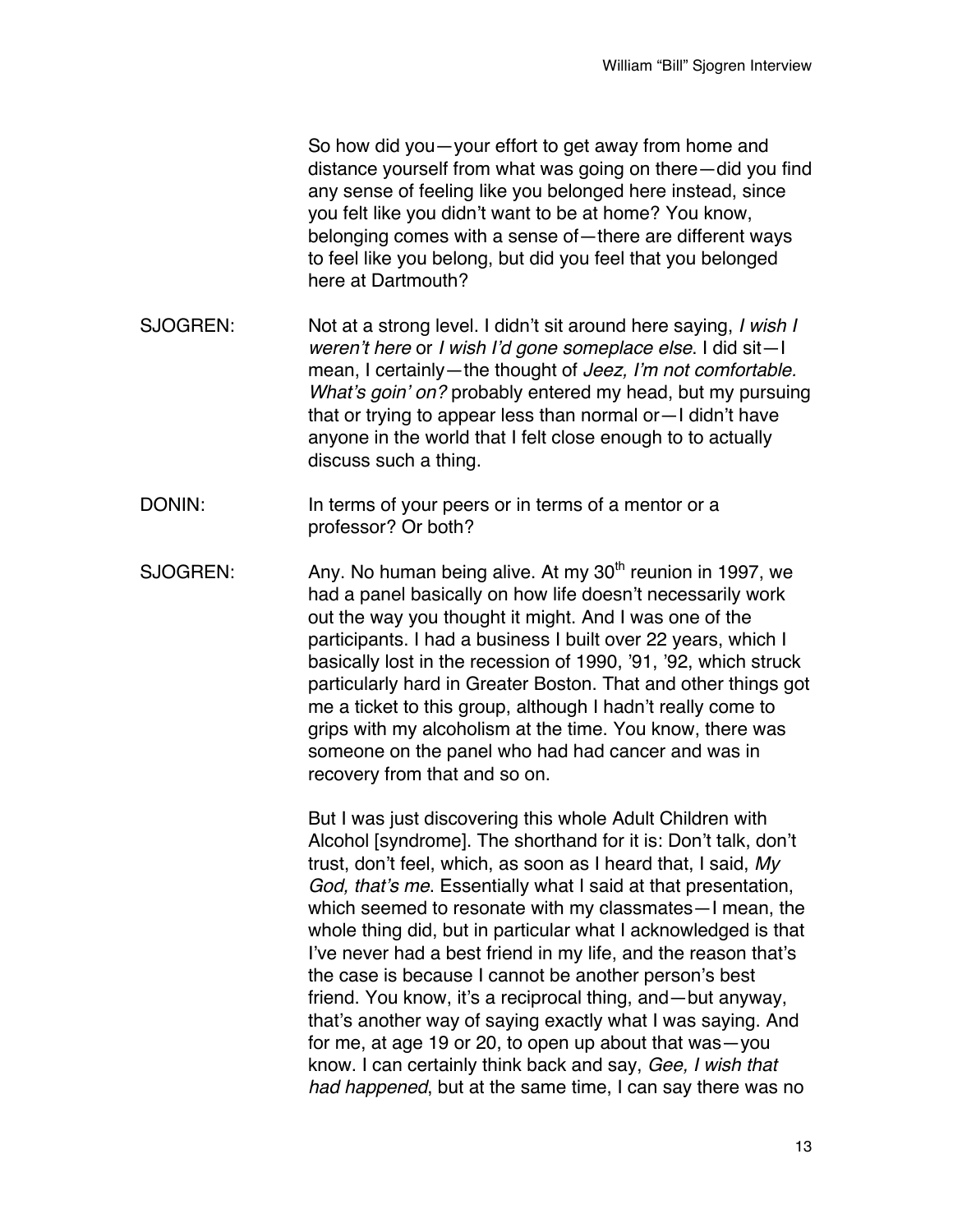way in hell that would have happened. I mean, I try to imagine: Is there anyone who could have gotten through to me? I don't think so.

## DONIN: Your coach?

SJOGREN: I didn't-[Chuckles.] I'll tell you: I hated football practice in particular. And just to put that in perspective, my sophomore year, I was second string, which means I got a reasonable amount of playing time. But I got hurt in the second game of the year. I hurt my knee, and I was out for the rest of the year. I came back my junior year, and I was the starter, and I started every single game in my junior and senior years. I played in 20 varsity football games when I was here, and we lost two, and we just barely lost the two we did lose. My junior year, we were undefeated, untied and won the Lambert Trophy as the best in the East, ahead of Penn State and Syracuse and all the big powers.

> In the final game, we played Princeton, which was also undefeated and untied, and we were actually the underdog, and beat them fairly easily 28-14, a game that the alumni magazine or whoever was behind it a few years ago called the greatest football game in Dartmouth history.

- DONIN: Whoa! What year was this, '67?
- SJOGREN: Nineteen sixty-five.

DONIN: Five.

- SJOGREN: Fall of '65. And it was quite a spectacular game. And back then—I mean, the stadiums would be absolutely packed. The field would be ringed with standing people. You just couldn't get a seat to them.
- DONIN: So those were the glory days that people always talk about.
- SJOGREN: Oh, yes, yes. Bob Blackman was our coach, and he was legendary. Rightly so.

But anyway, where I'm going with all this—and I was All Ivy first team, and even though I played offensive line, I was the lightest person on the offensive line, and then a few years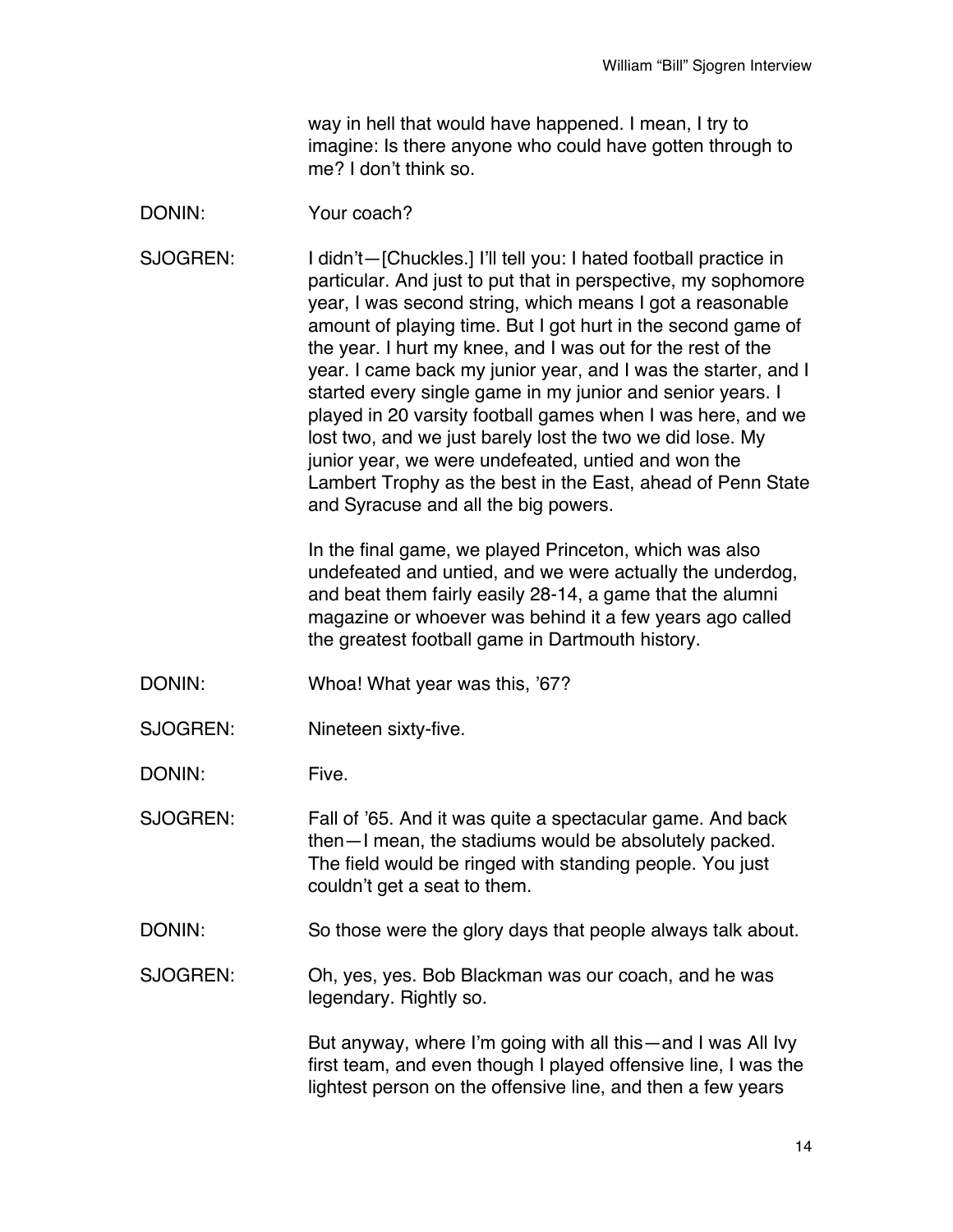ago, I was picked to be part of what they considered the Dartmouth All Star team for the first 50 years of Dartmouth being in the Ivy League, because the Ivy League technically really didn't start until I think it was 1956 or '57.

But [chuckles] what I'm going to say is that as a biology major, of my 36 courses, 12 terms at three courses a term, I think 17 of them were lab courses. Most lab courses had one four-hour lab a week was from one to five or one thirty to five thirty, something like that. Organic chemistry had actually a lab and a half a week, so six hours of lab a week, in addition to the classes. And back then, and it's probably still the case, you didn't get extra points or credits for taking a science course, even though it took a lot more time.

And back then also, the football—it didn't matter what the sport was—they couldn't tell you what courses to take or not take or whatever. So if you were taking courses that meant you missed practice, that's the way it was. So I would always make certain I had one or two lab courses every football fall. And, in fact, my senior year I had two, so [chuckles] basically I would miss two practices a week. The Friday practice was always an easy one. It was just kind of a walk-through, 45 minutes, just to get some exercise. So I missed two of the four more demanding football practices every week.

- DONIN: Didn't it drive Blackman crazy?
- SJOGREN: No one ever said anything to me. I always played really well. We had a very complicated offense, but I always learned it really well. In fact, I sometimes helped the coaches with what our assignments were supposed to be. You know, I never remember anybody even saying, "Hey, Bill, if it's at all possible, would you please take your lab courses in another term?"
- DONIN: [Chuckles.] Right.

SJOGREN: I mean, another thing that really irritates me is the whole concept of "student athlete." I hate the phrase, "student athlete," because what it does is make the athlete more important than the student, and it should be exactly the reverse.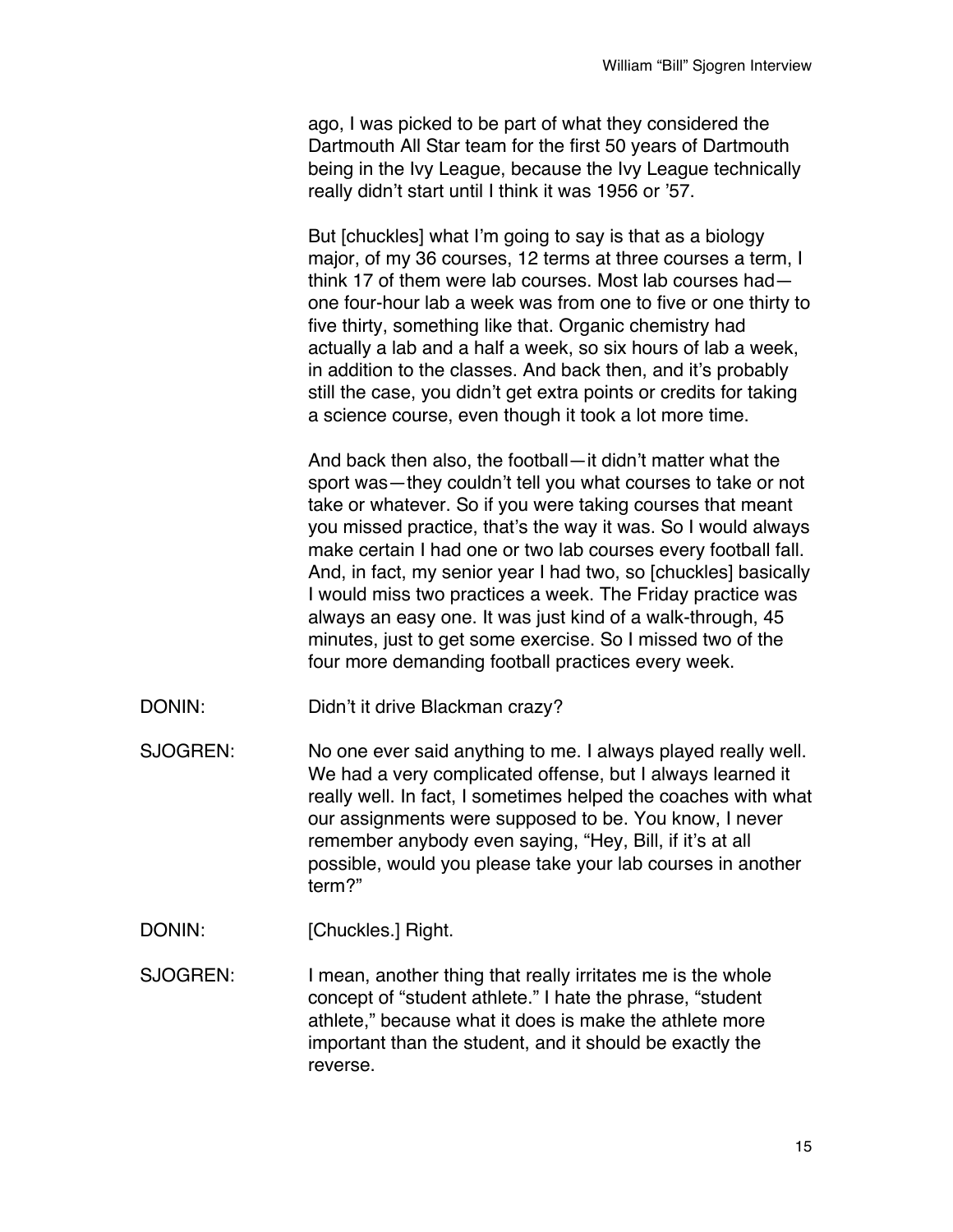DONIN: Right, right.

SJOGREN: I think that's a major change between today's Dartmouth and that Dartmouth. In that Dartmouth, people played sports because they liked to play sports. It wasn't live or die. Competitively, we certainly did at least as well as we're doing these days.

DONIN: Right, right.

SJOGREN: I would say the hockey team was roughly similar. The basketball team has always been kind of mediocre.

- DONIN: If *The D* is to be believed, the profile that I read of you in *The D*, a football profile, was that you were a biology major, premed. Is that right?
- SJOGREN: I was.

DONIN: But you ended up in business school.

SJOGREN: Yes, I think my lack of passion about anything—I didn't articulate it—and I use "articulate" in this case internally; I didn't articulate externally anything to anybody—but I didn't necessarily think of it as lack of passion, but I did say because, you know, there are all these stories about what it was like to be an intern and so on and how many hours a week you worked and how much it dominated your life. I just didn't care enough about it to do that.

> At the same time I'm saying that, anyone who was at any college in the mid-'60s had to grapple with getting drafted and sent to Vietnam. And, in fact, it was spring of 1965—it may have been 1966; I can't remember—but I think it was every undergraduate in the country had to take the equivalent of an SAT exam. It was that kind of exam. And if you did not—you had to score above a certain level to assure your remaining in undergraduate; that is, not to get drafted right out of undergraduate school. So the whole idea of getting kicked out of school or taking a term off from school or—you just—you didn't even think of that, because you were going to get drafted. The lottery didn't come out until 1969, I believe. And, as it turns out, my number, which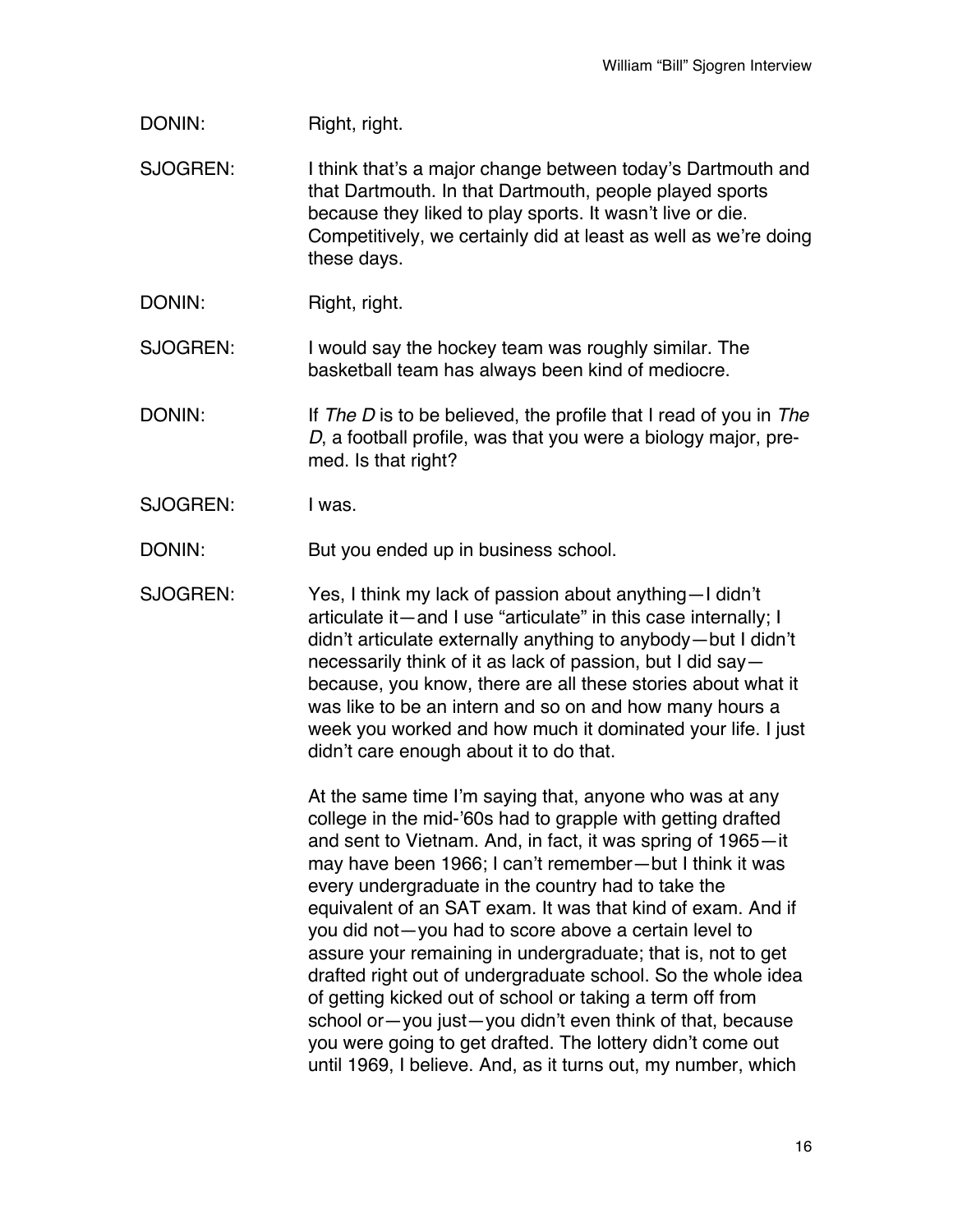was really your birthdate—I probably would have gotten drafted anyhow.

So why did I end up going to business school?

- DONIN: But that was a decision that you made after you graduated.
- SJOGREN: Well, yes and no. I applied to Tuck, Columbia and Wharton business schools when I was senior, and I got into all three of them. I also had an application in for Naval OCS, which I would say a lot of people at Dartmouth had done because if you went in the Navy, you were highly unlikely to get killed in the Vietnamese jungle, or maimed. And I should add that I thought our participation in our war with Vietnam was about as stupid a thing as can be, although Iraq and Afghanistan are right up there.
- DONIN: But you never got involved in anything on campus in terms of—
- SJOGREN: No, I wasn't—you know, that was the whole joiner thing. I felt it, but I had a real self-consciousness about being defined as aligned with anything. We did have—after lunch—and this went on a long time—two lines would form on the Green, kind of facing each other. They would start roughly where the flagpoles are. And people would join one side or the other. One side was pro-war, one side was anti-war, Vietnam. And they got quite long. The lines got quite long. And I did always join the anti-war line there. But the Dartmouth protest there was nothing compared to what was going on in the cities.
- DONIN: Right. For sure.
- SJOGREN: Boston, New York, Chicago. But I don't want to underemphasize how much getting drafted and going to Vietnam affected everybody's life then.
- DONIN: You made decisions based on that possibility.
- SJOGREN: Oh, yeah! Yeah. I mean, I essentially got married—I've been married and divorced twice. I got married, faked a pregnancy—we borrowed a pregnant woman's urine to get little bits of deferments. I taught at a private school the year after I graduated because my Naval OCS application actually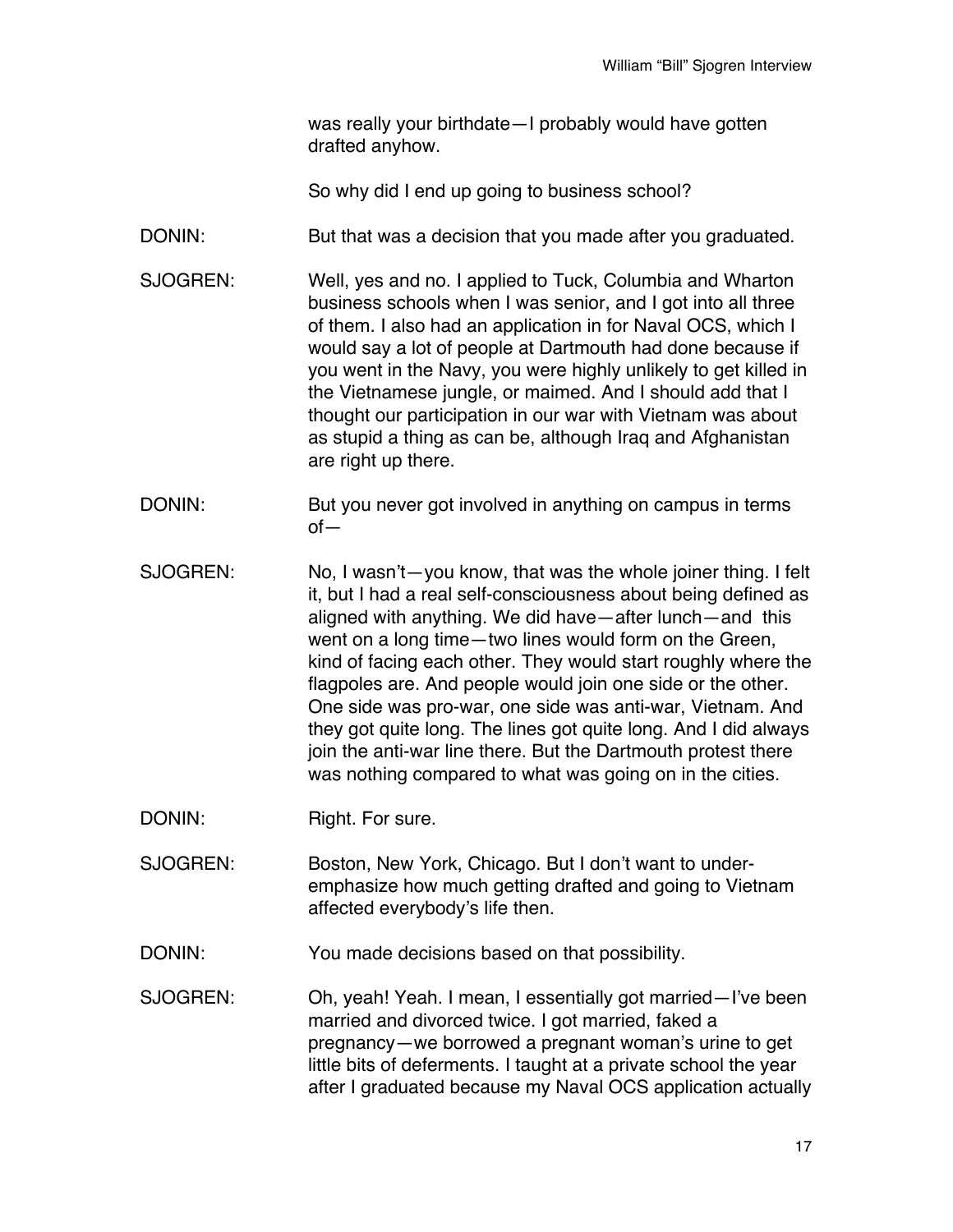got messed up. I did the physical and the mental parts of it in different locations, and they never met. I suspect my name was misspelled somewhere along the line. So I never heard, and my draft board's on my back.

I ended up getting a job in a private school right after graduation, and that got me a deferment for a year. But then they were going to change that, and I put my acceptances to the business schools on hold, and I also applied and got into Harvard Business School, but then they changed the rules so that they would only guarantee you one year of graduate school, and I figured the worst thing was to get drafted in the middle. All the business school programs pretty much are two years. The worst thing was getting drafted in the middle of that.

Again, I was from a blue-collar family with not a lot of connections. There were a lot of people who had connections, who were getting into the National Guard back then. The National Guard [chuckles], as opposed to today's world, meant you had no chance of seeing active duty.

And then, lo and behold, in the summer of 1968, I got into the National Guard in Salem, Massachusetts. I had an application in for a long time. Immediately signed up, and literally a week later, I got my draft notice. I was that close to being—who knows? And even when I went in basic training with the National Guard—because I always did real well in all these exams they give you, and more people were saying, "Gee, Bill, you know, if you become active military, I'll make sure you are here and you do the office work and on and on. I basically [chuckles] ignored all that talk.

DONIN: Well, so, back to Dartmouth, though. Everything you've described so far makes you look on the outside like you would have been one of the sort of ultimate insiders. You know, we're sort of looking at these interviews through the lens of people feeling like they're either the inside or the outside, and sometimes that changes for them. For you, you arrived on campus with this profile of being sort of someone who would become an insider right away, with your athletic skills and academic skills. I don't know about the social skills. But did you engage in trips to the local women's college, "girls," you called them back then?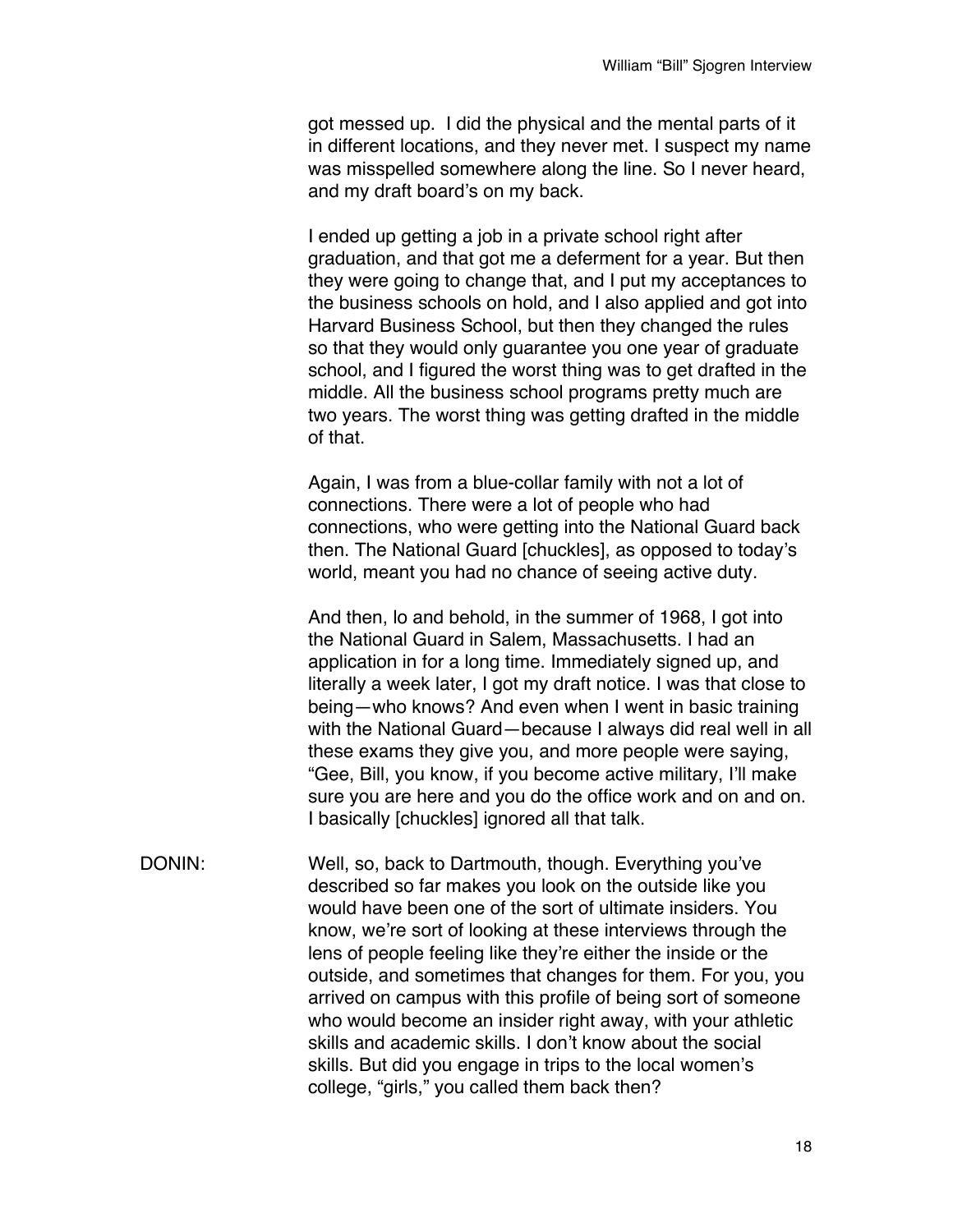SJOGREN: Um—

DONIN: Did you have a social life?

- SJOGREN: Somewhat. For a scholarship student, it was relatively expensive to date much. You either had to pay to get down to Smith or Wellesley or wherever you might go. The Seven Sisters schools were the popular destinations. But you either had to pay to stay overnight somewhere or, if you brought a date up to campus, it had to be an overnight, and that means you had to pay for a room somewhere, so that got kind of expensive. It was difficult.
- DONIN: Because you were a scholarship student, did you have to have a job, a part-time job?
- SJOGREN: Your financial aid package almost always had a job. I would have to - Thayer, the '53 Commons or whatever it's called.
- DONIN: The dining hall.

SJOGREN: The dining hall, at least from the outside, looked very much—and in fact, until they renovated it just a little while ago, looked very much the way it did back then, especially the big room. A lot of the jobs were there: washing dishes, cleaning tables, that kind of thing. And I didn't have to do much of that. I had a job just scoring surveys in the psychology department, and I had a job taking care of—I can't remember the name of the monkey, but there was a nocturnal monkey, really tiny—"tiny" meaning you could easily put it in the palm of your hand—and armadillos at the medical school. It was a research study on multiple births.

> These monkeys—armadillos always have fraternal twins, and these monkeys always had identical quadruplets. I basically had to get in there Sunday morning and clean their cages and feed them. I won't go into details, but if you can imagine a 4-by-8-foot, -6-foot maybe, pit with bathroom tiles full of about 15 armadillos. You can imagine what was on the bottom of that after about a week. Not to mention they're really cannibals, and as soon as one of them got weak—I would come in on Sunday mornings, and one would be kind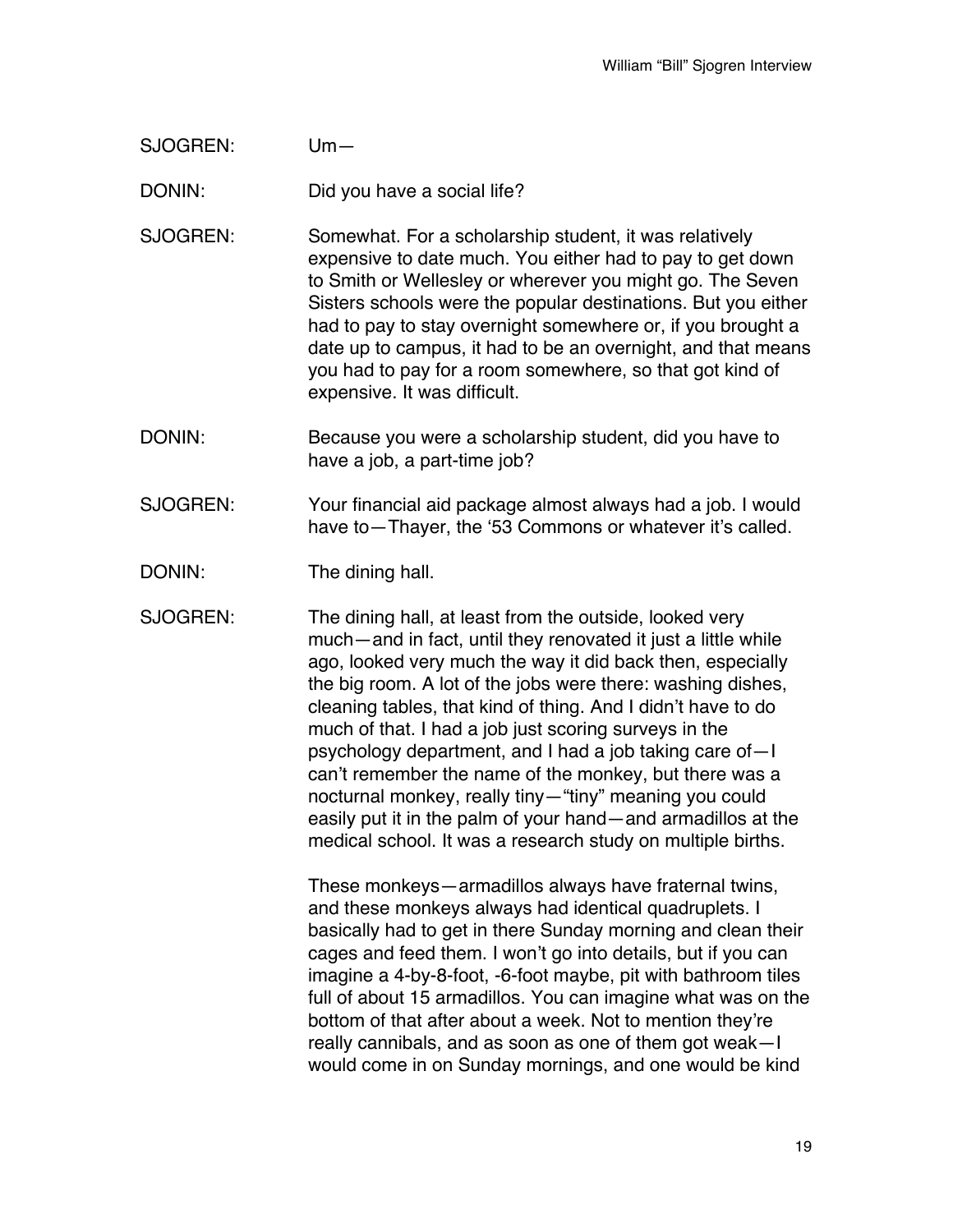of turned over so its underbelly was exposed and the rest would be eating it while it was still alive.

DONIN: [Makes sound of distaste.]

SJOGREN: So anyway, I had to deal with that kind of thing, which, at 8 a.m. on a Sunday morning after a long Saturday night of drinking, was not [chuckles] a pleasant experience.

- DONIN: No. So let's talk about the drinking on campus for you, then. Was it something you engaged in a lot? I mean, had you discovered by then that you had issues with alcohol?
- SJOGREN: My first real sense that alcohol had some benefit for me was during February vacation my senior year in high school. Other than having a sip of beer when I was four or five or six years old with my father and grandfather—they sat around on a Saturday afternoon—I had not had a drop of alcohol until then. And then I had some that vacation week, and it was—the sense of relief was overwhelming. I mean, the tension and anxiety I felt just went away. I think I sort of felt more that, *Wow, this is great*, as opposed to *Uh-oh, I'm in trouble*.

At Dartmouth back then, beer was everywhere, so beer is just what you did. It would be very hard to be at Dartmouth then, and I certainly think now, to sit back and say, *Huh, I gotta watch out for this.* I mean, if you wanted to be part of this culture, beer was an essential part of that.

- DONIN: But as an athlete, weren't you guys supposed to not drink?
- SJOGREN: I think it was never policed. It might have been suggested.
- DONIN: Oh!

SJOGREN: I think especially, like, the day before a game.

DONIN: Oh! Huh!

SJOGREN: Drinking then—my understanding of life on this campus today and for the last decade or more is that every Monday, Wednesday, Friday and Saturday are almost official drinking nights, where there's really an organized indulgence. That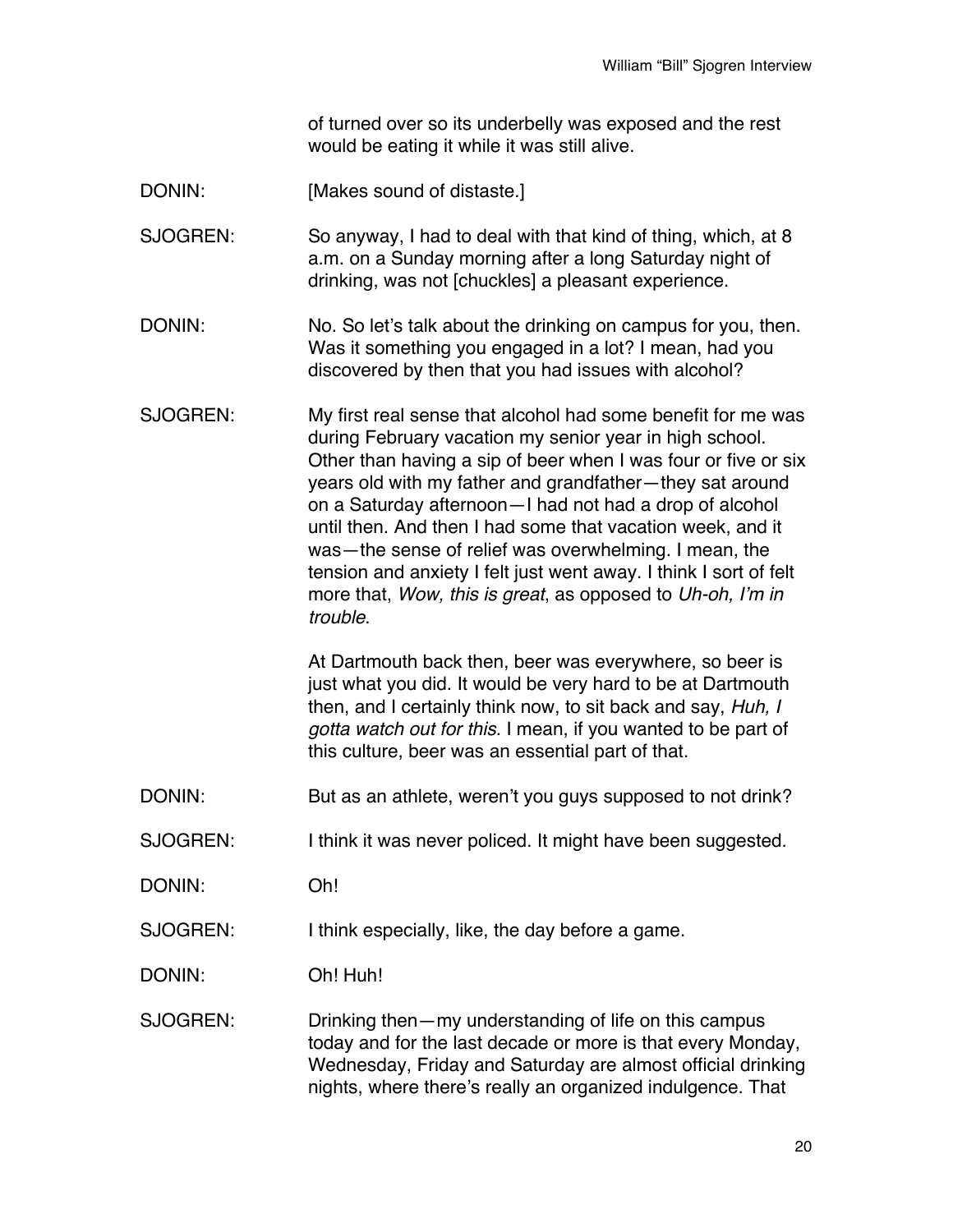wasn't the case back then. It's possible you might be in with a group in your fraternity and someone—"chip kegs" is what they used to be called, where you would—

DONIN: Chip kegs?

SJOGREN: Chip kegs. You chip in an amount of money.

- DONIN: Oh, I see, yes.
- SJOGREN: You know, you needed to raise eight bucks or fifteen bucks or whatever it was, and people would throw in a dollar or 50 cents or nothing. It wasn't—
- DONIN: Mm-hm.
- SJOGREN: And you might, then, just get a keg of beer and drink then, but there was nothing ritualistic about it, or there were no drinking games. You know, maybe someone might say, "Gee, I bet I can chug this cup of beer faster than you," but it was random. And Pong, such as it was, really just came out of most every fraternity basement having a Ping-Pong table. And because it was keg beer, you had cups of beer all the time, and, you know, "Hey, let's play Pong." You know, where are you going to put the cup of beer? You can't—so [chuckles] you'd set it up in—the whole so-called hits and sinks and this kind of stuff just really came from that. But it was one beer with two people playing; or maybe if it were doubles, it was each person had a cup of beer. No rules or regulations. None of this. When you see things today, where you can have 23 cups arranged just this way and—I don't know. It was different. But, at the same time I say that, beer was everywhere.
- DONIN: Did it impair your ability to function here, ever?
- SJOGREN: [No immediate response.]
- DONIN: I mean, clearly it didn't impair football. You were still being written up as the star as a senior.
- SJOGREN: I'm sure it—it couldn't have helped. It had to—but—you know, it's like the quip about if you're with a group of people and a bear starts chasing you, how fast do you have to run?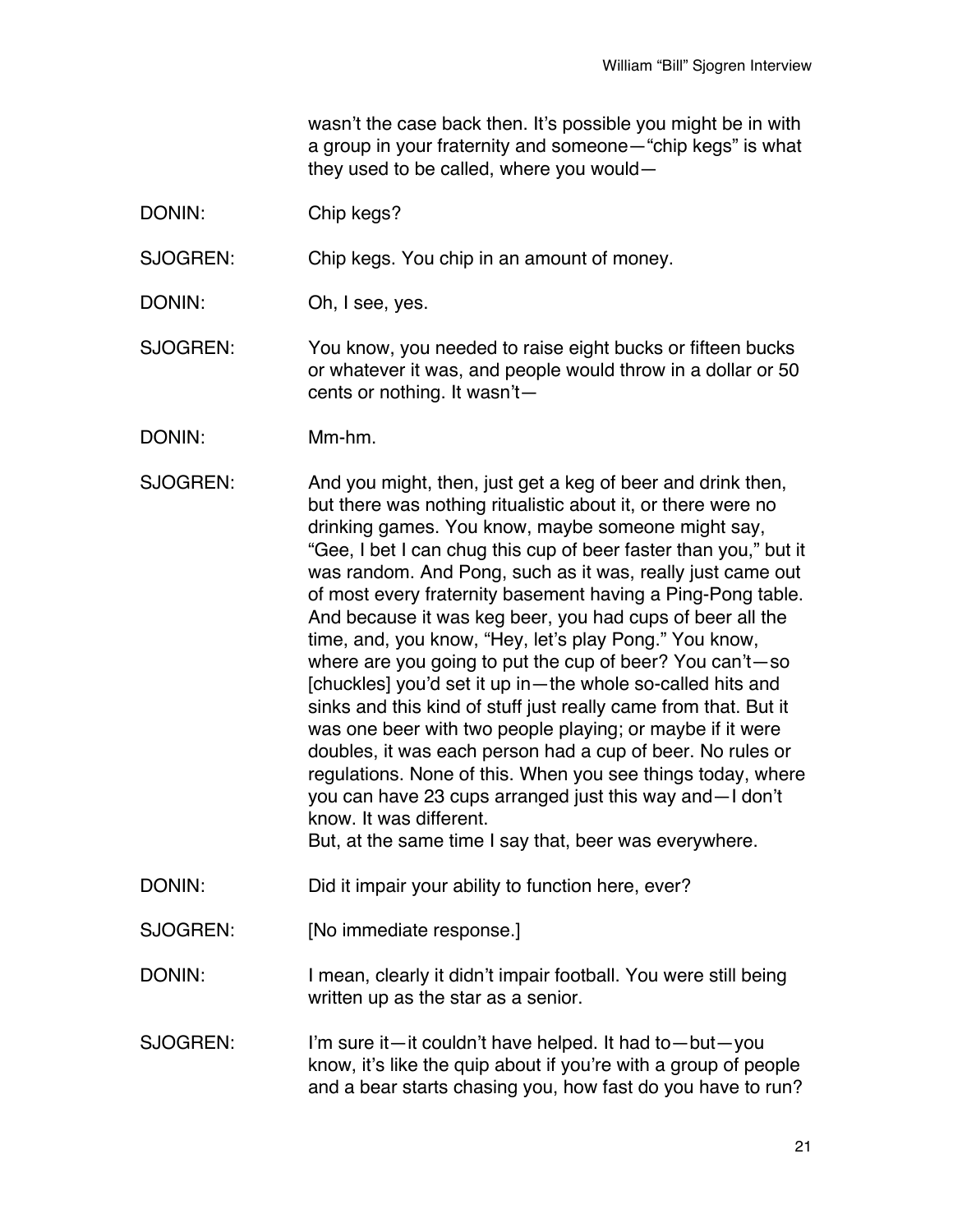It's just faster than the slowest person. And, you know [chuckles] as long as you're still there and you've got your starting position and the team's doing okay—the whole sense of being the best you can be wasn't there. It was being good enough.

I don't know. Maybe that's a roundabout way of saying—and this may not be just a Dartmouth issue, but I see nothing wrong with going to a college that really challenges you, where you're really pushed to be the best you can be. I mean, you know, particularly in today's Dartmouth, with 90 percent of the grades being A's or B's, you could sleepwalk your way through this place.

- DONIN: Was that the case then, academically?
- SJOGREN: No. No. A B average was dean's list.
- DONIN: So it's hard to ask you these questions about community because, from what you're saying, it sounds like you weren't interested in community. You avoided it.
- SJOGREN: Yes, but that's—when I started out, I wanted to make a distinction between my issues and Dartmouth's, what I see as Dartmouth's issues. Now, I think—I suspect my college roommates, dorm roommates would think I was an active part of that community, and I suspect that—both because it was an all-male place and also because the sort of person who'd end up at Dartmouth—and Dartmouth has its own filter; you're not going to get a lot of guys sitting around naval gazing, so I probably didn't seem that unusual, I guess, although I really didn't hang around the fraternity. I never, ever—in fact, I can't—I don't think I ever have. Apocryphal or not, you hear about guys talking around, talking about girls. Either they're boasting about sexual conquests or whatever they might be doing—you know, who's hot, who's available—you know, whatever. I wouldn't—I have never been in a conversation like that.
- DONIN: But people probably looked at you and said, "Well, Bill's such a busy guy. He's an athlete, he's doing great in his grades, and he's working his job. He doesn't have time to be hanging around, chasing women."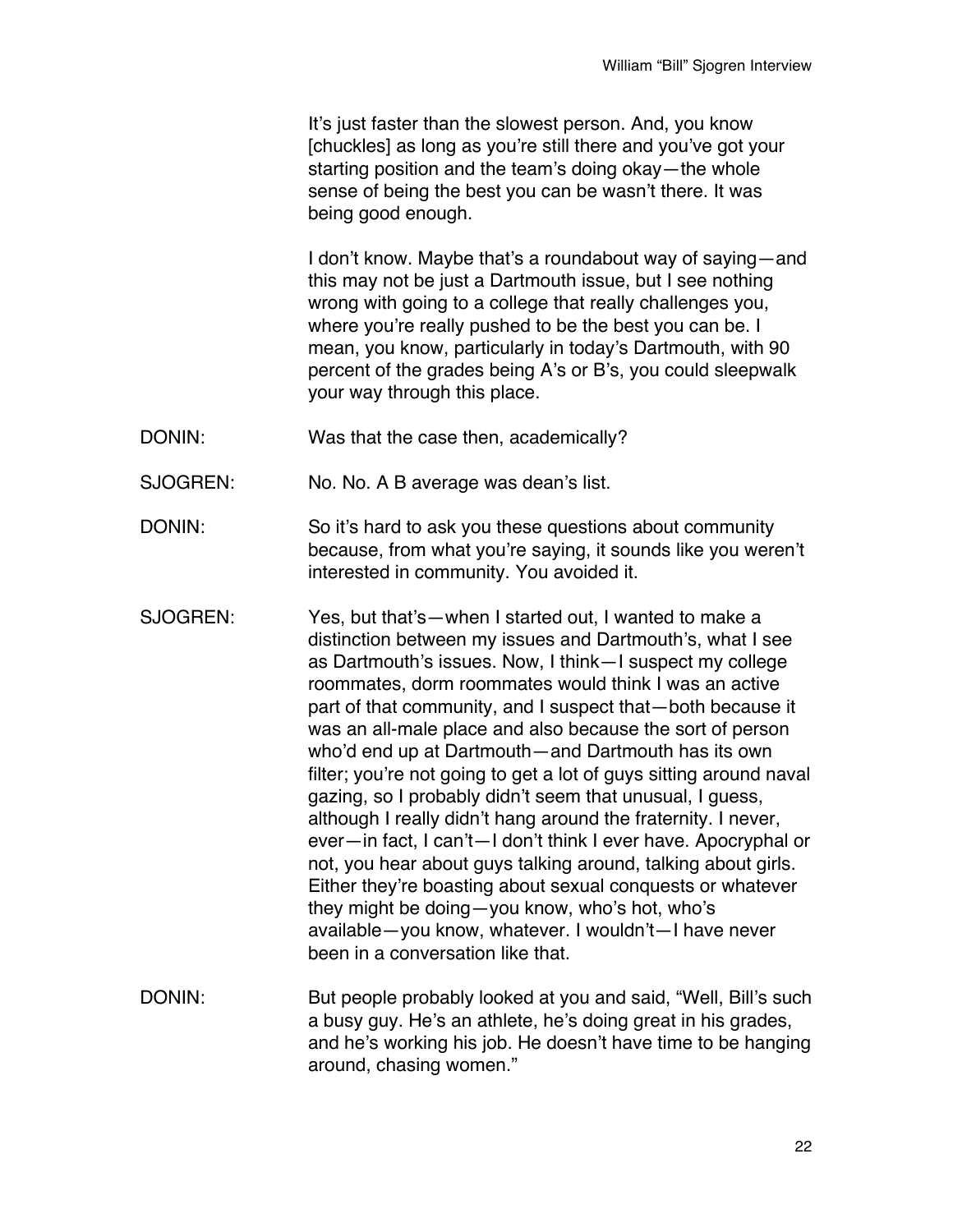- SJOGREN: Well, there were no women up here to chase, anyhow. But the joke used to be—Mary Hitchcock used to have a nursing school right down on Rope Ferry Road, and, I don't know, maybe 25 people would come in. Back then, going steady the word for it was—if you're a fraternity member—is you "pinned."
- DONIN: Oh, yes.

SJOGREN: You pinned a woman. That was, like—

DONIN: Going steady.

SJOGREN: Like in high school, trading your high school rings or whatever, whatever you might have done. And that was like going steady. I mean, the joke on campus was that within a week, every brand-new nursing student was already pinned, you know.

- DONIN: [Chuckles.]
- SJOGREN: A good friend of mine [chuckles] back from the football team and one of the few blacks on campus, Edgar Holley, who was Class of '66, and I don't—just came across as a happygo-lucky guy, but I just can't imagine what it was— no pun intended—what it was like going through Dartmouth in his skin. But he used to joke around. And I learned late—he was in Chi Phi, which is now Chi Heorot. And I heard from someone else, actually, that when he went around to certain houses on rush—and he was a starter, All Ivy player (first black All Ivy first team member) on the football team and an extraordinary athlete—that when he went to some houses on rush, they basically said, "You're not welcome here."

DONIN: Yeah.

SJOGREN: But Edgar—Edgar—he'd laugh and go along with this. I don't know how accurate it was, but he would have a number of his fraternity pins, so he would have his Northeast Regional pin made, and his Mid-Atlantic Coast pin made—[Laughs.]

- DONIN: Good for him! [Chuckles.]
- SJOGREN: Yes.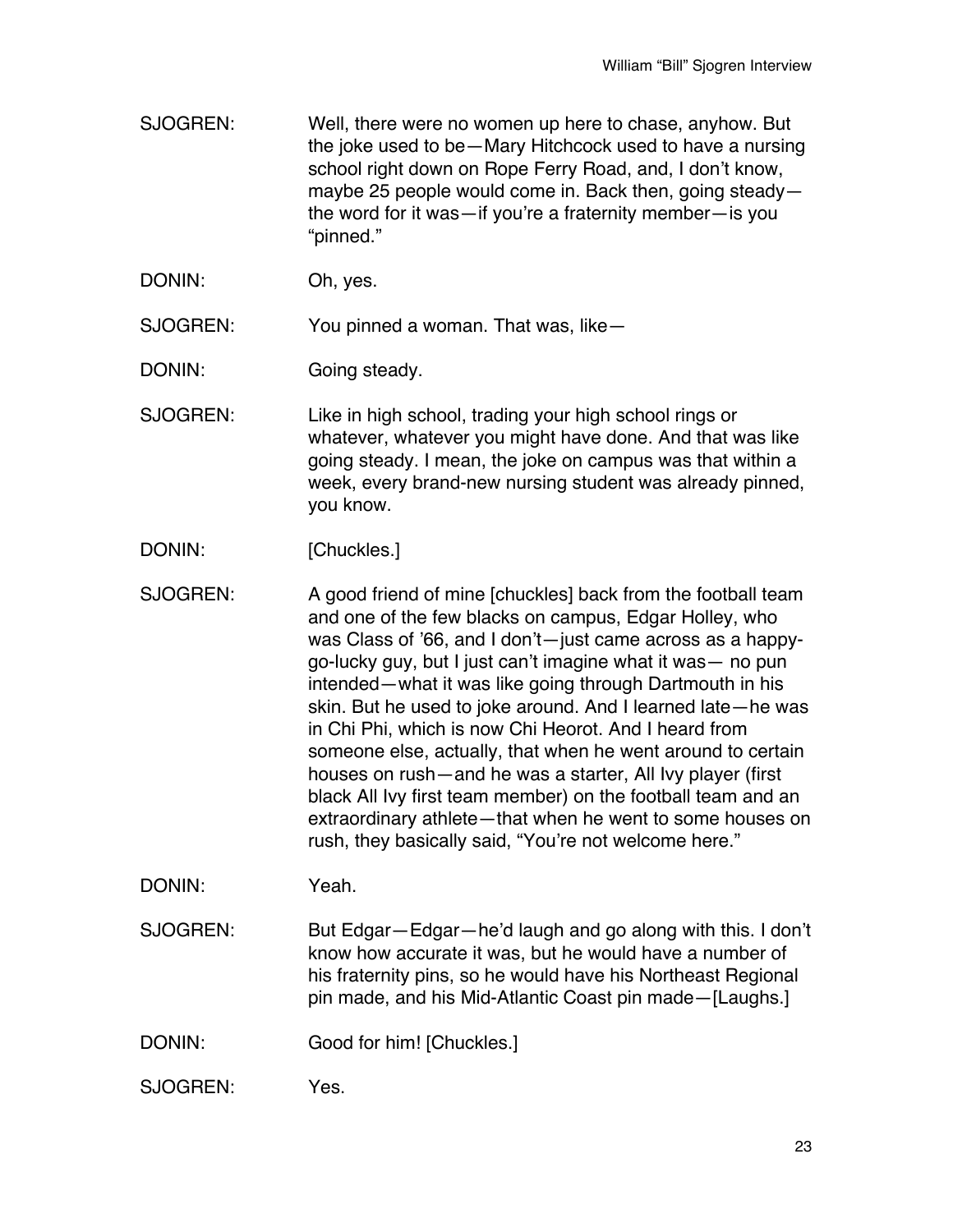- DONIN: But, you know, you
- SJOGREN: You were asking me about community. I mean, I'm sorry to interrupt, but there was a dorm community, a football community, a baseball community. I probably came across as somewhat aloof and standoff-ish. I don't mean in an arrogant way, but in a withdrawn way, to a lot of those groups. For better or worse, the drunker I got, the friendlier I got. I was not at all an angry, belligerent, confrontational sort of drunk. That was kind of a bittersweet aspect of it all, because in a way, as I became inebriated, I became more like the person I wish I could be sober.
- DONIN: Mmm.
- SJOGREN: Friendlier, outgoing.
- DONIN: A lot of people use alcohol for that.
- SJOGREN: Oh, no. I agree. I guess some can do it effectively. I don't know. I certainly could.

Oh, you were going to ask me when I—you asked me earlier when I thought I was in trouble with alcohol. And I should add all the time I'm doing this and drinking—and I could never have two drinks or three drinks. It was sort of I just kept drinking as long as there was stuff there or I fell asleep, although while I'm doing this, it became very—almost clandestine because I know my father's drinking himself to death, and it's almost as though I'm putting a dagger in my mother, you know. I'm feeling, *My gosh, on the one hand, I'm feeling some benefit to doing this, but, at the same time, I'm hurting somebody.*

- DONIN: Did she know you were drinking?
- SJOGREN: At some—
- DONIN: In college?
- SJOGREN: She knew that I was not abstinent, for sure. No. But-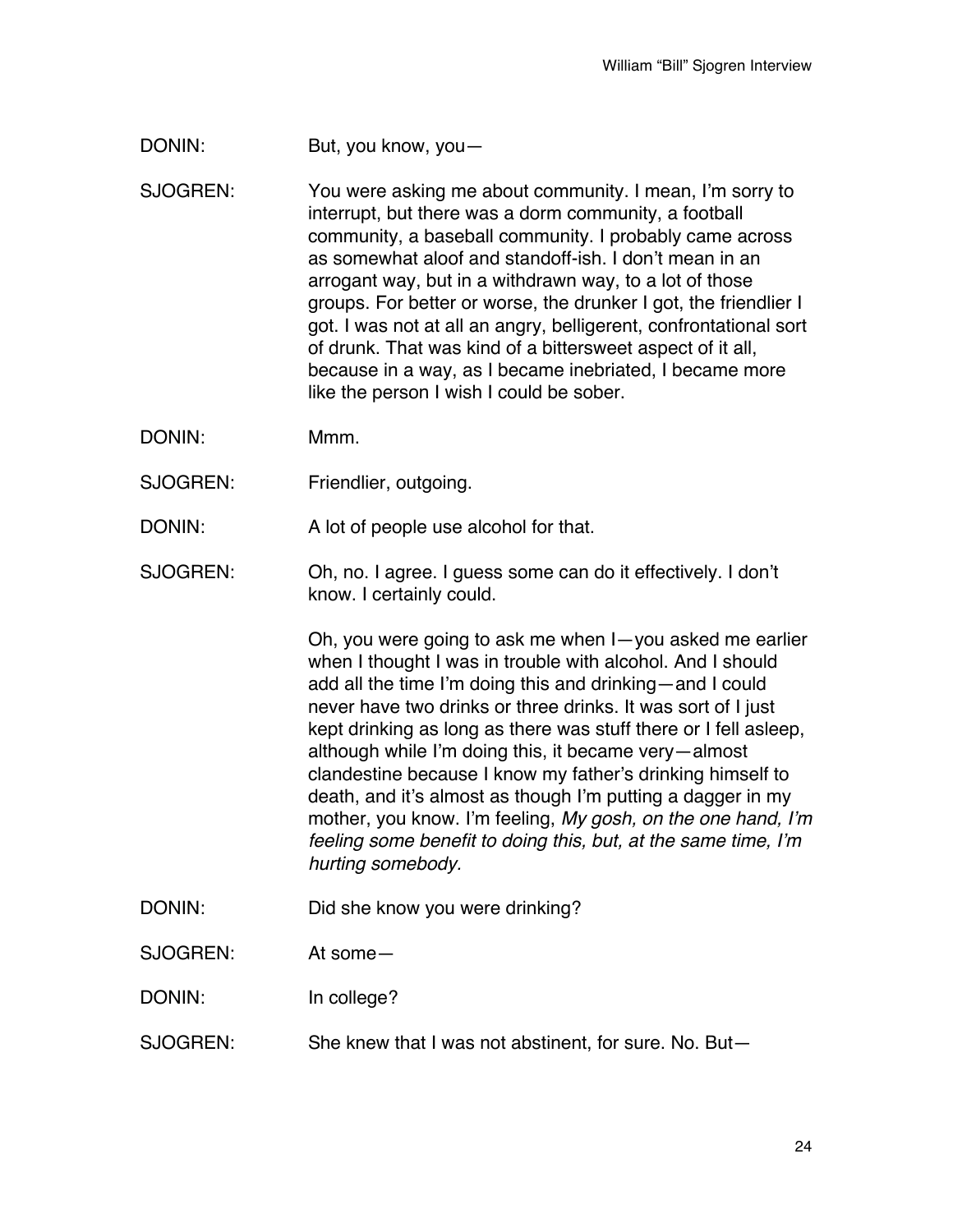- DONIN: But, you know, boys—and I mean the word "boys"—abusing alcohol in college is so common that it doesn't necessarily translate into the fact that they're going to be alcoholics.
- SJOGREN: Not necessarily will they become alcoholics. But I don't think my mother could help but think, *Oh, my gosh, is he gonna be like his dad?* Plus, my mother was really a very quiet, stayat-home, non-judgmental sort of person. At least she didn't verbalize any of it. So she really didn't get around much. I don't know what she might have thought about what goes on in college.
- DONIN: Did they ever come visit you?
- SJOGREN: They would come for football games. I think they pretty much came to most every football game. I remember this game I talked about, the Dartmouth-Princeton game that was voted the best game in Dartmouth history. It was down at Princeton. They came down to that, and after the game or as we were walking off the field, my parents came up, and my sister was there, too, and my dad was drunk, and it was as though I had just been deflated. It took away my joy. Another characteristic of adult children is inability to be joyful. And it came across in an odd way.

The college radio station, Dartmouth college radio station, was interviewing people after the game and in the locker room and so on. I happened to know the guy who was doing it for WDCR, and when we got back to campus—we stayed overnight in New York City after the game. There was a tradition where the seniors on the team got taken out by an alumnus. Vinnie Terracamo [sp?] would pay for a big celebration at the New York Athletic Club, I think it was, but only seniors could go, so the rest of us—I was a junior that year. The rest of us kind of just went off in New York. I ended up at some Columbia fraternity.

And then we came back on Sunday and when we got back that Sunday night, there was a big celebration outside the Hop. [His voice cracks with emotion.] And the whole campus was out. But I remember talking to the DCR announcer—I'm not sure it was Sunday; it might have been Monday. And he came up to me, and he said, "Gee, Bill, you know, I talked to a whole lot of people on the team, and you were the only one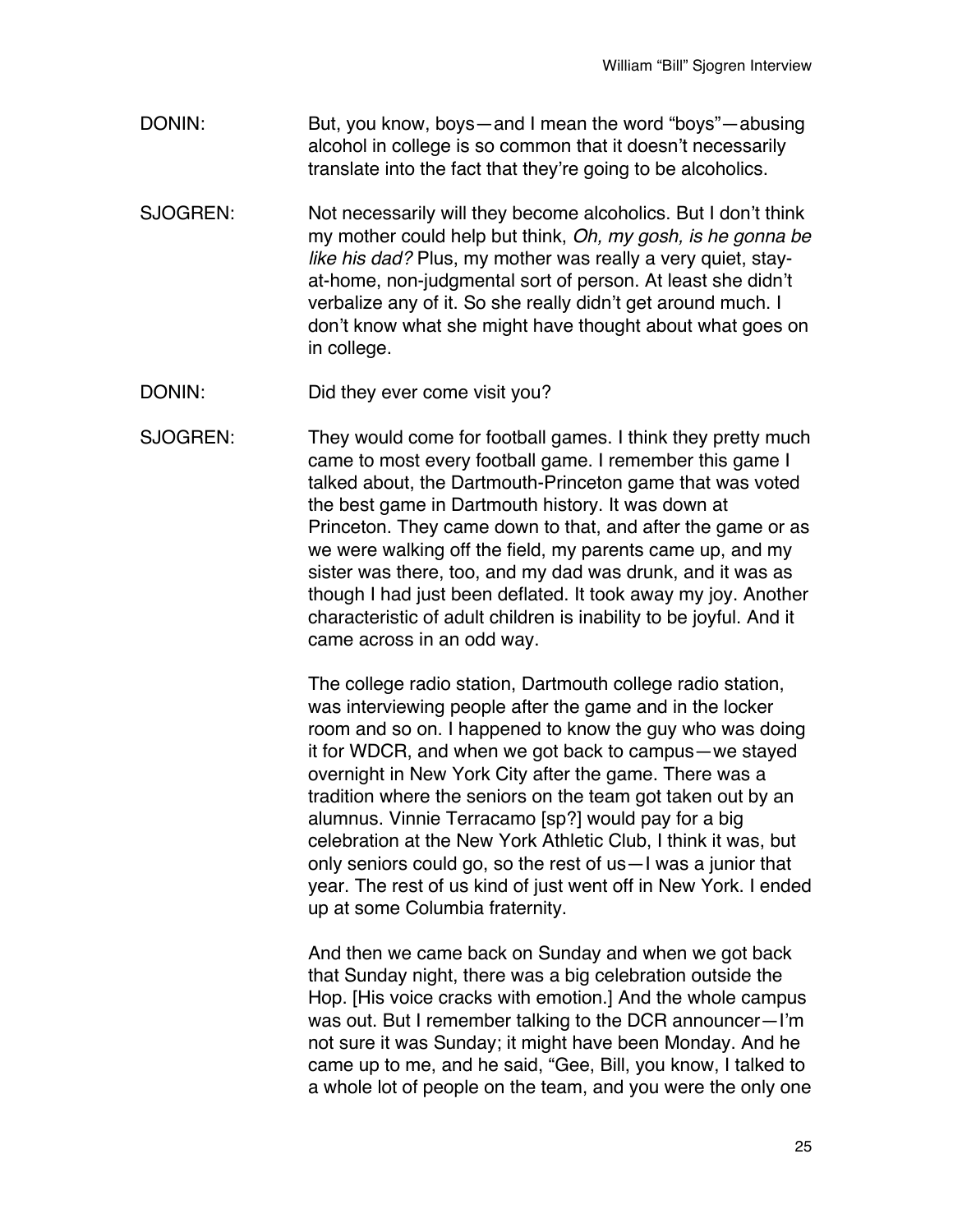who made any sense." But the other people were so joyful. I mean, they could care less. They were just happy as can be. And I had basically been—turned joyless.

- DONIN: Removed from it.
- SJOGREN: Yes.
- DONIN: So you were the only one capable of really analyzing the game in any live forum.
- SJOGREN: I guess. Probably the only one who could put a complete sentence together at the time. Another related characteristic of adult children is that you only remember negative things. You don't recall—you recall when you screwed up; you don't recall when you did well.

In high school—here's a perfect example: In the Massachusetts high school baseball tournament my senior year, in a nine-inning game, I struck out 20 batters, and I got four hits in five at-bats. And the only thing I remember is the out I made.

- DONIN: Oh!
- SJOGREN: I can't remember another thing about the game. I remember where it was, but I can't tell you another event. Actually I recall two other things: the only two hits the other team had in the game. And that was before I got here, obviously. That was from high school.
- DONIN: Oh, sure, yes. So this fellow that looks like the perfect insider is anything but, here.
- SJOGREN: Yes. I had a long, bittersweet relationship with the school. In saying that, I've come to become very friendly with—at least at my level—with a bunch of my classmates. I lived most of my life in greater Boston. I moved up here in the beginning of '04. My Class of '67 will be having its 30<sup>th</sup> consecutive sort of winter gathering—
- DONIN: Mini-reunion or whatever they call it?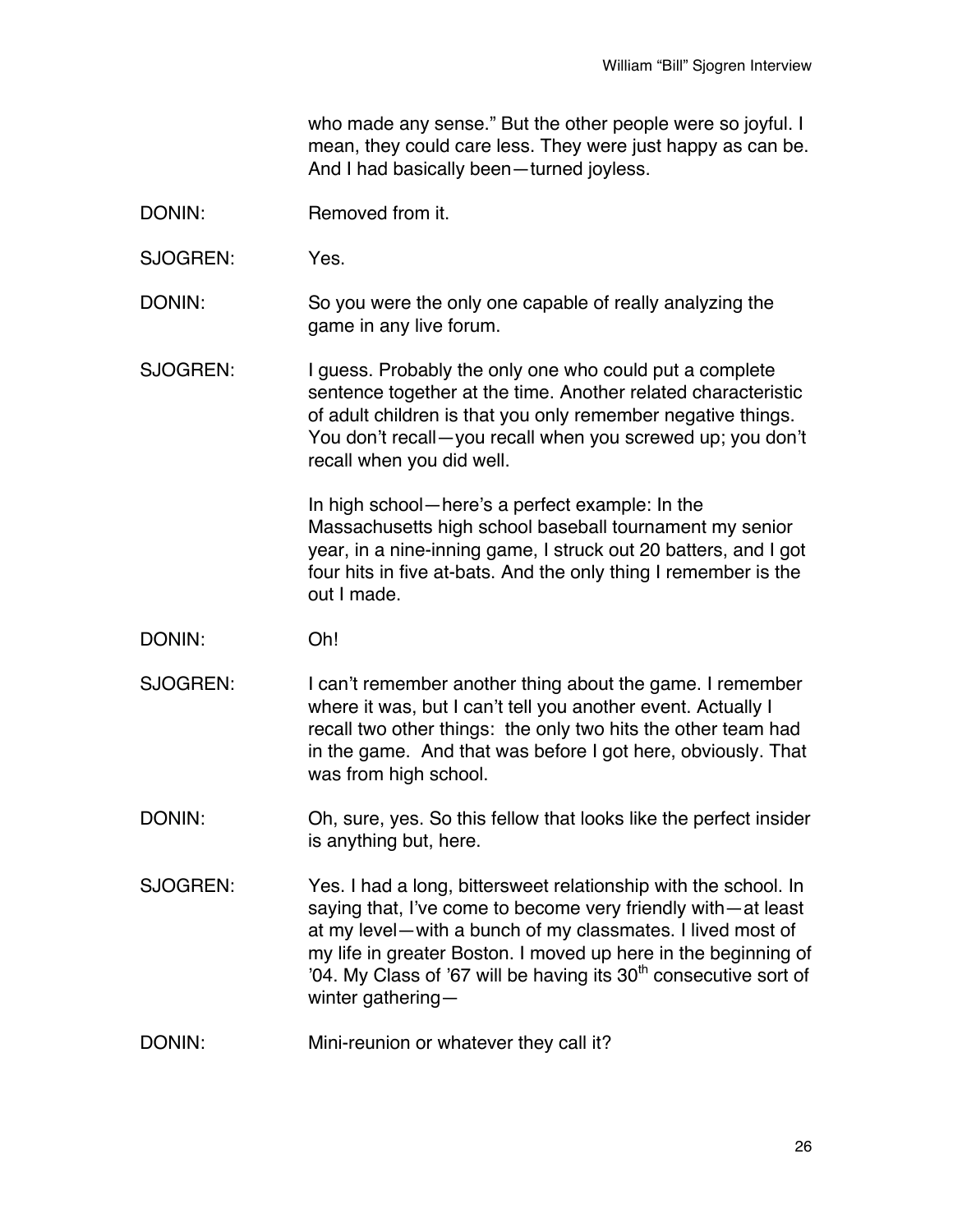- SJOGREN: I guess, yes. I think it was before that word was even applied to it. We just got together. It used to be orientated around a squash tournament, and then we had dinner afterwards.
- DONIN: This would happen up here?
- SJOGREN: No, it's down in Boston. And so I've gone to most of those, I would say. And the interesting thing about it is the 30 or so who regularly come to this are from across the spectrum of people in the Dartmouth class. It isn't just a jock-y thing or whatever it might be. And I've gotten to meet some people that I've really come to like a whole lot, but when I was a student here, I probably only would have come across them if they were on my end of the dorm. I'm not necessarily talking about racial diversity or regional diversity, but even at that level [chuckles]—you know, all white guys but with a different view of the world, as opposed to having a football view of the world or whatever it might be. The value of that, you know, was, like, talking to the person who was too small to play sports or found value doing whatever.

I have the sense that Dartmouth doesn't encourage that. I would argue one of the main issues with the Greek system on this campus is that it allows for a self-selected group of very similar people to isolate from the rest of the campus, and if you add to the fact that they're all on the same sports team and they're probably all sociology majors or whatever it is—I'm sure there's a map on the easiest majors here or how to navigate your way through this place, whatever that major or two might be—you have a bunch of people who aren't at all integrated with the rest of the campus here.

DONIN: Was that true of when you were here as well?

SJOGREN: Well, given that when I was here, it was all white men, there was a similarity right from the get-go there. But I would say that on—again, you met—I would say the dorms were the best place to meet this cross-section of people. It wasn't at all unusual to walk into another person's dorm and—you know, down your end of the dorm, for example, and just talk. The dorms themselves have very little in the way of common rooms, which I think is—I mean, I really like that kind of thing they have at Harvard and Yale—you know, the separate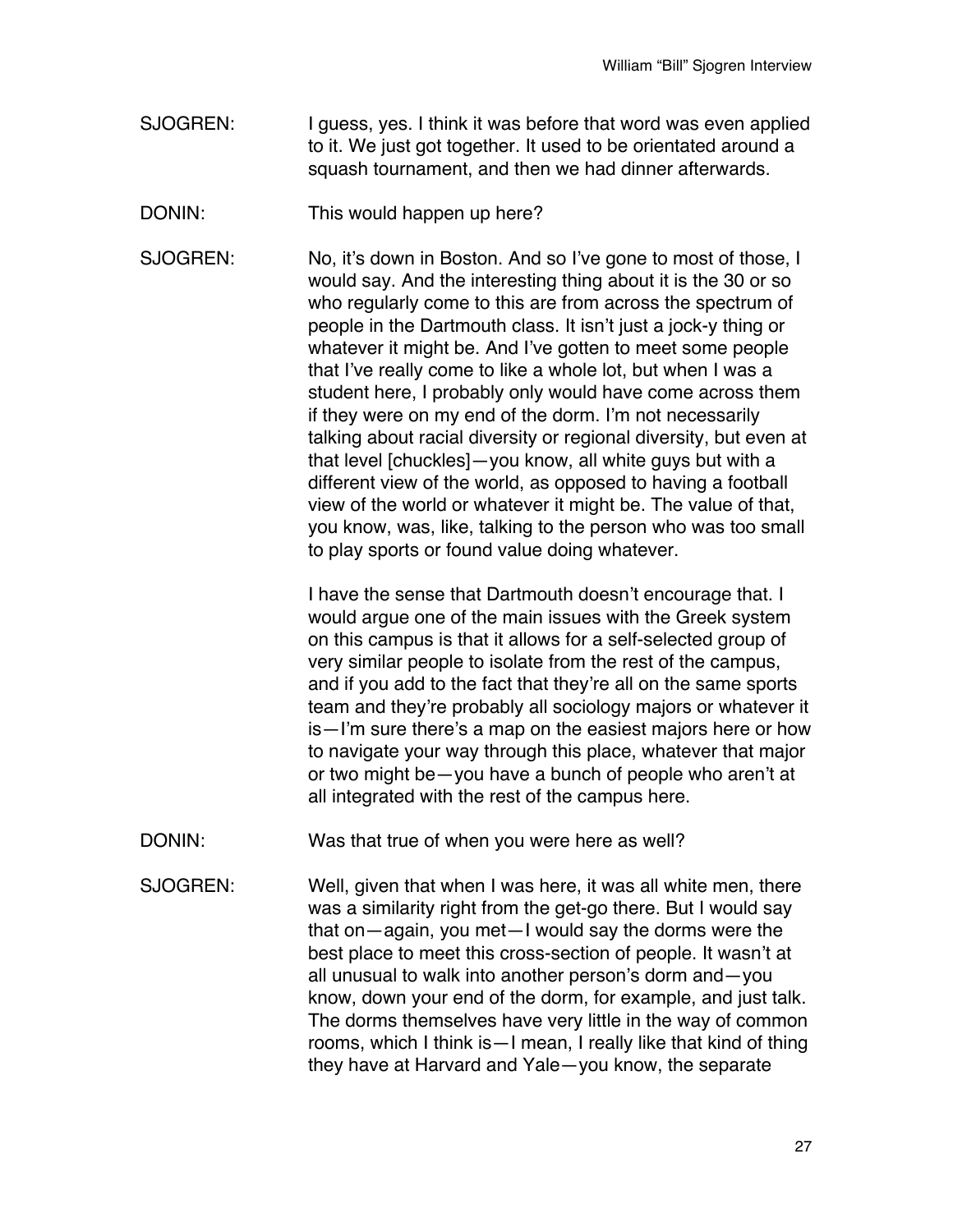colleges, where you got your own library and eating and all that, where you—that's there.

- DONIN: Well, they tried to do that down on, you know, the East Wheelock Cluster, I think—
- SJOGREN: Yes.
- DONIN: have more common areas.

SJOGREN: And I understand that—yes, that's right.

- DONIN: And McLaughlin as well. The new McLaughlin Cluster is like that. But these old dorms you were in—that wasn't the model back in those days.
- SJOGREN: At least not for Dartmouth.
- DONIN: No. No. 0.

SJOGREN: At other schools it was, but—

- DONIN: But it sounds like you're now more open to being in thisfeeling like you belong to your community, your class. Is that true?
- SJOGREN: Yes. I think I've come to an awareness of what my inner issues were that kept me from embracing—and in saying all of this, if I'm sitting where I am right now and knowing what I know about myself right now—to bring it to Dartmouth, itself, would I go to Dartmouth again? I would say there's a pretty good chance no. But am I blaming—I think I had these issues which were so powerful for me that—these aren't Dartmouth's faults, if you will. But I will say that, given my predilection to alcohol abuse, predisposition to alcohol abuse, that this climate was not a good match for me.
- DONIN: Well, any residential climate, I mean back in those days of all males—

SJOGREN: Well, I—

DONIN: —who live together-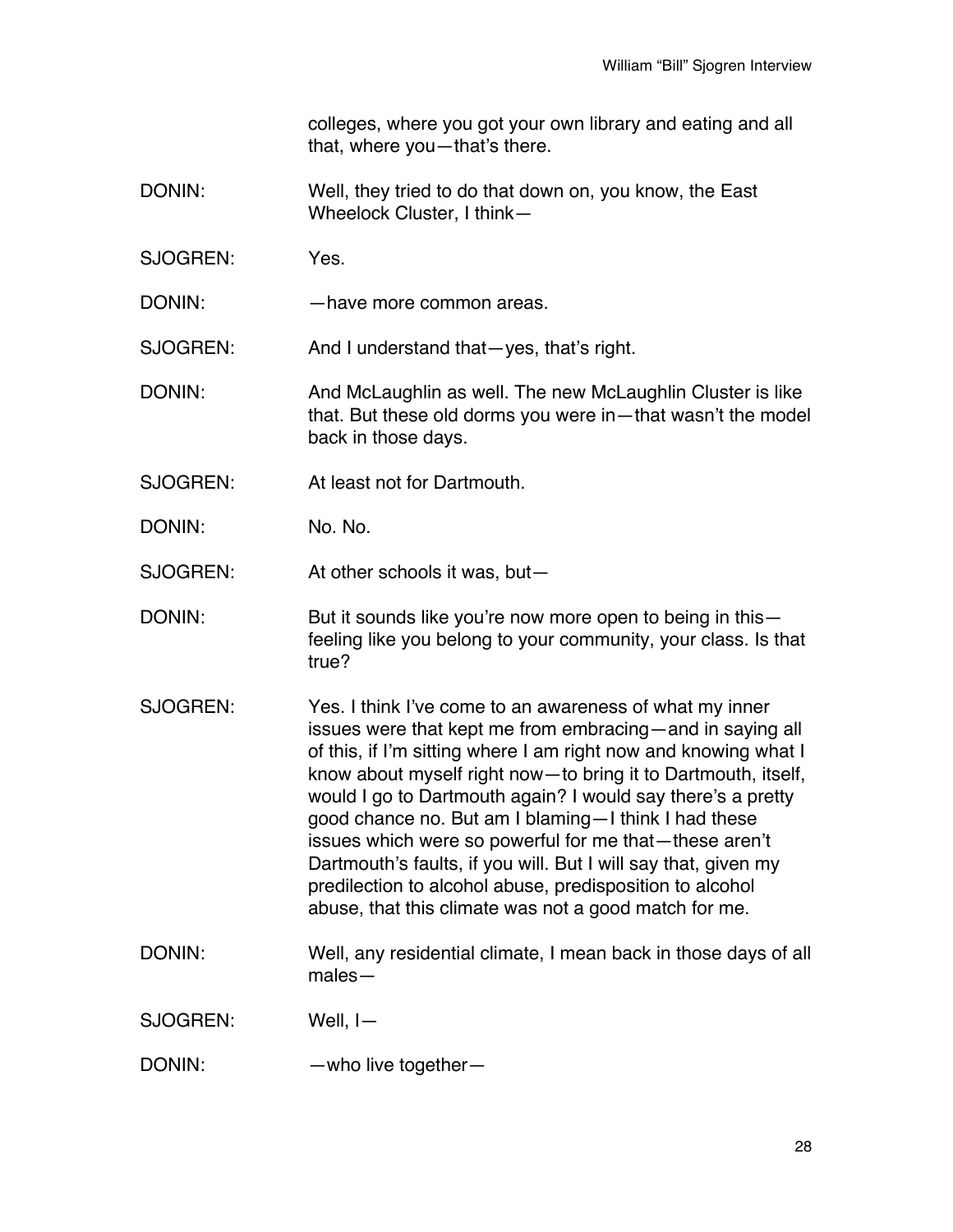- SJOGREN: I don't know what it would—but to back up a little, if I had gone—I don't mean Harvard necessarily for Harvard's sake, but I lived in Cambridge for a long time and I went to business school there, so I have a sense of that community. You walk through Harvard Square, and it's not like—you don't feel like you're in an all-male community.
- DONIN: Oh, I see what you mean. Oh, so the rural atmosphere up here was probably—I mean, there's nothing else to do.

SJOGREN: This is like living in an all-male community.

DONIN: Right. It was.

SJOGREN: There were no—what was her name? Oh, she was a dear. There was a woman who helped out in the biology department. She was highly skilled. I can still remember when we went down to collect samples in Mink Brook.

- DONIN: Hannah Croasdale.
- SJOGREN: Yeah! And she wasn't even considered a professor or an assistant professor or something like that, and she was highly skilled. You didn't even have female professors. There wasn't—it was—[drums fingers on the table]—it was—it was—you know, we're not talking about living in a celibate community. It was, like, all males in a hyper-masculine community with zero sense of any gay culture or homosexual culture or anything like that. I mean—
- DONIN: Although it was certainly here.
- SJOGREN: Oh, I'm sure it was. But in the sense that I think back about it—and when I came, I hardly knew what homosexuality was, getting out of high school. You know, this is pre-Stonewall and all that kind of stuff. A few professors seemed like that. I remember having an art professor who dressed all in leather: leather pants, black leather pants and stuff. Lesher was his name. I had a great class with him. I had an English professor named Jenkins, who had a reputation, so they say.

Along those lines—this has come up in the background because AD down here has embraced—they're the "animal house," and on and on and on. And the whole college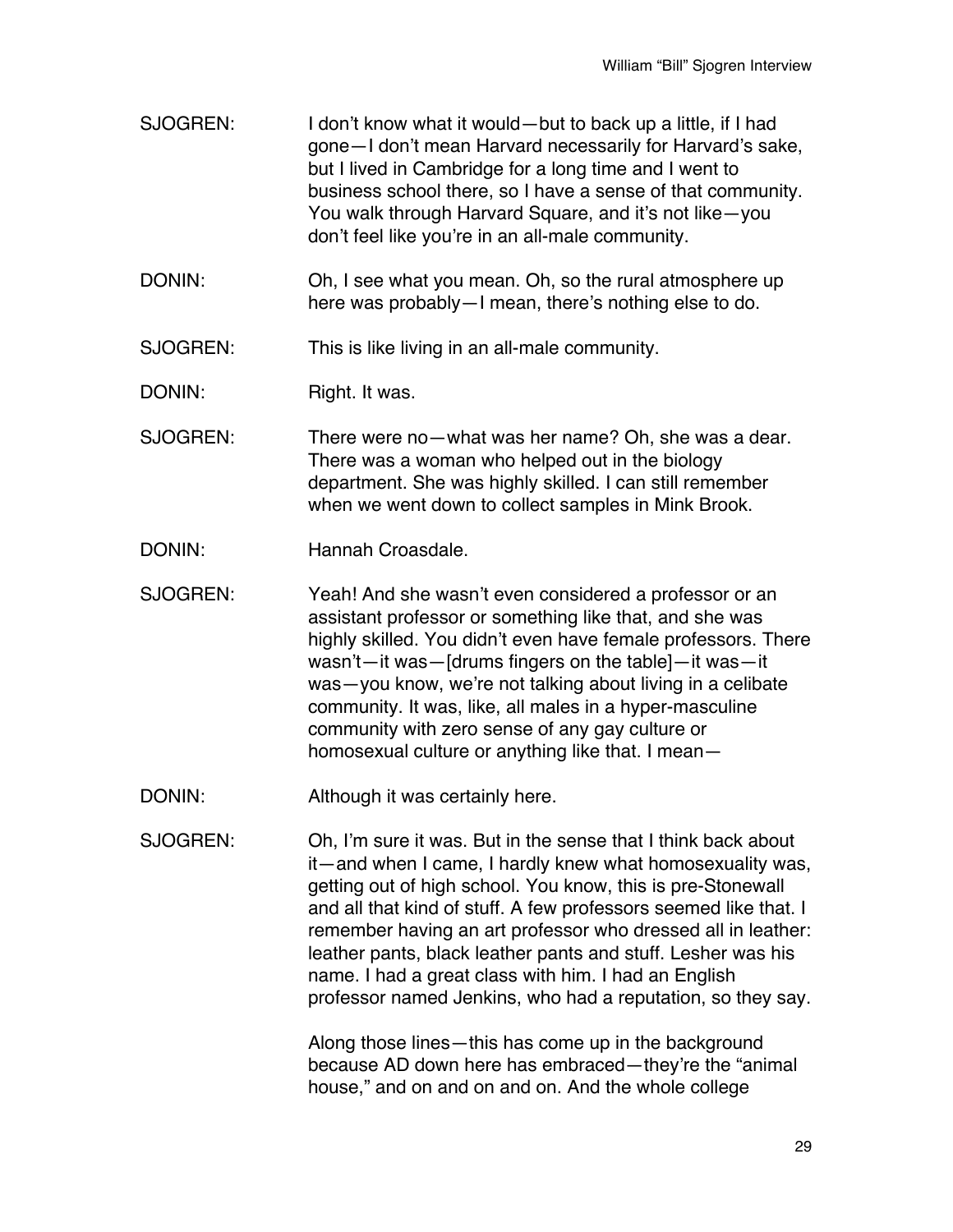wallows in that affinity for "Yeah, we're this!" I understand that Chris Miller, Class of '60 or so, was co-author of the screenplay. I suspect the other author was actually a Harvard guy, because that was all done out of the *National Lampoon*, which came out of the *Harvard Lampoon.*

But when I was here, AD was kind of invisible. I mean, it was right where it was and all, but it wasn't on the regular circuit, if you will. At the same time, all the stuff that is in there, all the nicknames for all the people and this kind of stuff—that was everywhere. It wasn't *a* house.

But what I really wanted to say is you were very conscious when you were a student here in the '60s that the Dartmouth undergraduates were considered animals. You would hear the phrase, "Dartmouth animals." The football game against Harvard was always down in Cambridge, and the *Harvard Crimson* would say, "Dartmouth Animals Invade Harvard Square." So this whole idea of animals—it wasn't "Animal House;" it was that, you know, we were like lumberjacks who could barely button up our fly in the morning.

- DONIN: Come down out of the mountains.
- SJOGREN: Yes. So that whole concept really—it was another one of these things that [chuckles] would be very difficult for a lot of people to embrace. I frankly don't know—you know, I could play my own people-pleasing, benign, not get too close to that sort of thing. I couldn't really—other than getting drunk, I didn't really—this whole issue of sexual violence and pressuring women and all that is—I think it's much worse than it was then. I have no sense of anyone being raped back then, or any organized way, or people covering for other people.
- DONIN: Well, women were so rarely on campus.
- SJOGREN: They were here on the weekends, basically. I do recall—for the freshman, we used to have mixers. And they used to be up on the top floor of the gym, where the new Zimmerman facility is now. And the buses used to come from—I think there used to be buses from Smith and Wellesley. That was probably voluntarily down on their end, but, you know, there's a bus coming up—I don't even know who paid for it,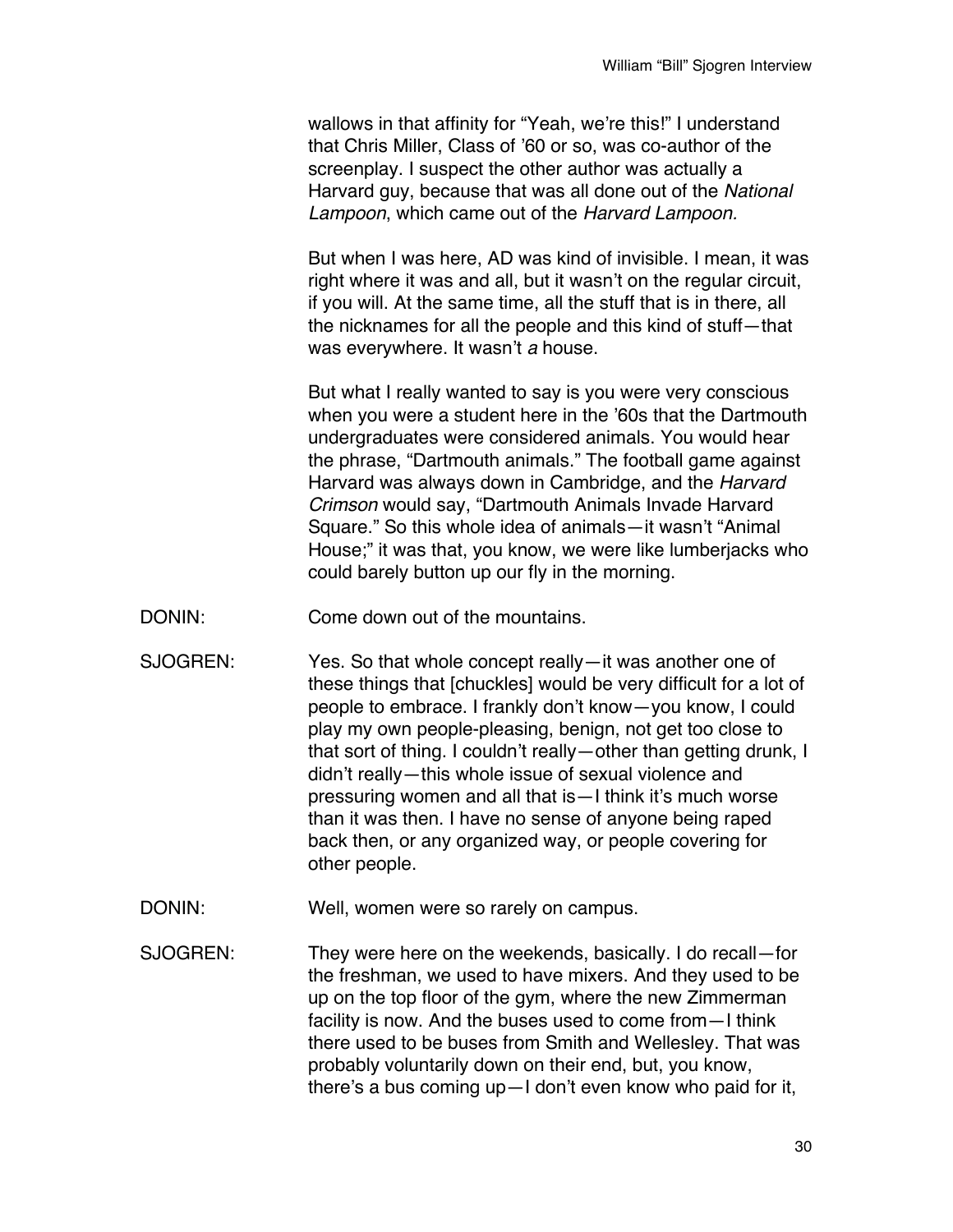really, come to think of it. But Colby-Sawyer College used to be Colby Junior College, down in New London. That was 30 odd miles or so away. That was the most popular college, or the closest college, I should say. There used to be Green Mountain Junior College, which I think is now a four-year school. Its nickname back then was "the groin." Skidmore was all female, and that was a very popular destination, in good part because the drinking age in New York was 18.

- DONIN: Oh, yes, that's right.
- SJOGREN: But anyway, these buses would pull up, at the same entrance to Alumni Gym, and the first-year students would line up on each side, and as the women walked by, they would get graded. We had a five-point grading system back then, with A being 5; B, 4; 3 was a C-plus; and 2 was a Cminus; 1, a D. And people would shout out, "One!" "Three!" "Five!" as these people were going by. I mean, there'd be hundreds of them coming in, because we couldn't go up until they'd all come in. I can't imagine what it was like for a woman to visit this place.
- DONIN: Well, that's the genesis of what they used to do in Thayer, when women started here as students. There are stories of the same grading going on when they walked into the dining hall, so that must be the genesis of it, the buses.
- SJOGREN: Yes. I mean, I was a freshman the fall of '63. We didn't invent it. So I don't know whether it started in the '50s sometime? I don't know. But that whole objectification of women and—even when the women *were* here, there was nothing—it was kind of like you wanted to pack into 24 hours: "Hello. How are you? Blah, blah, blah. Let's go to bed," you know? Not that there was—you know, this was right at the point when birth control pills were starting to come out. Contraception devices, implements, pills were illegal to sell in Massachusetts at this time, so there's—

My partner, Kathryn, who was Smith Class of '73—I mean, just those five or six years were like night and day. When we went down to Smith [chuckles], depending on which night it was, the women had to be back in their dorms at either midnight or 1 a.m., maybe 2 a.m. at the latest. If they came up to visit here, they had to get a permission letter from their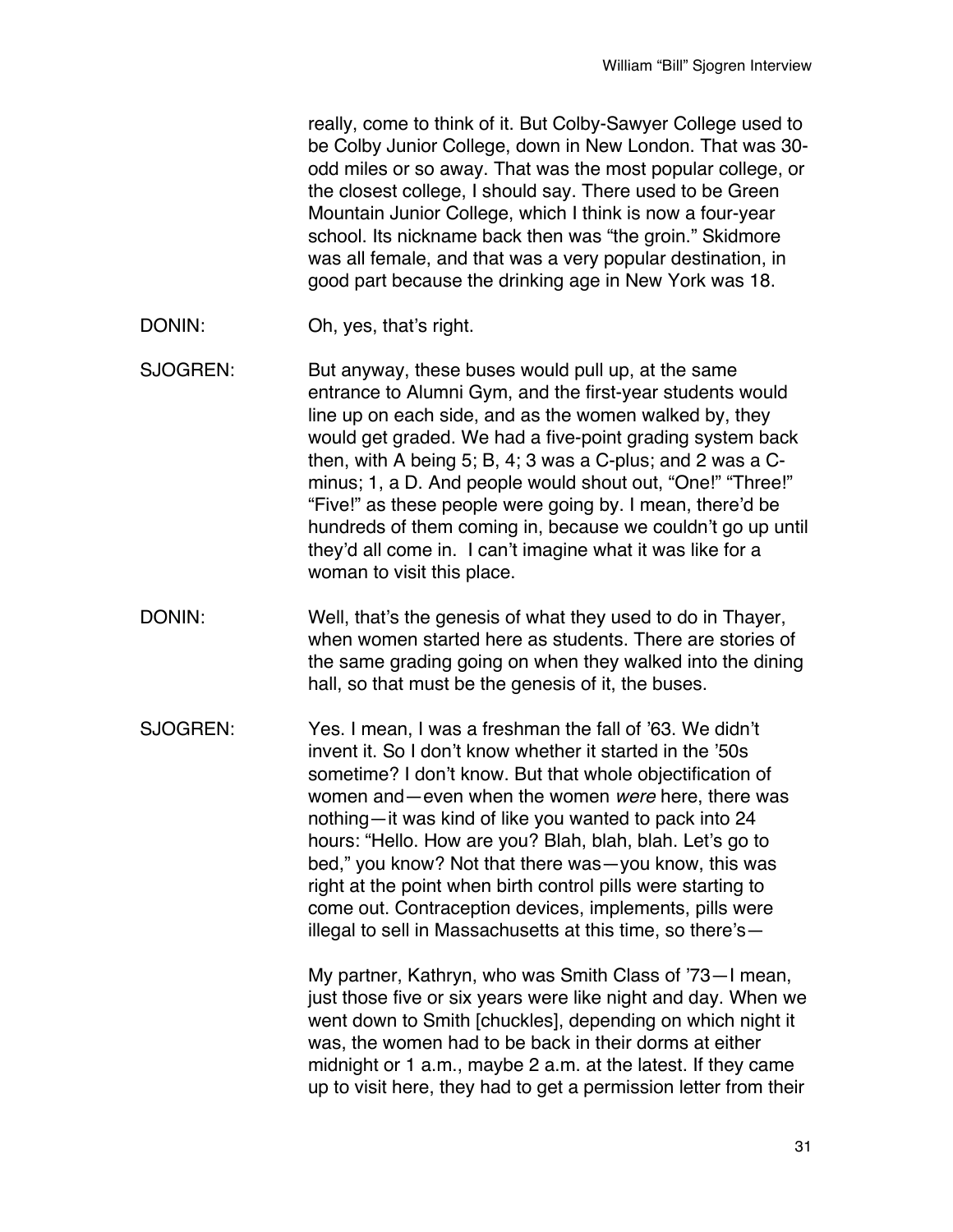|          | parents. I remember going to visit a male friend of mine who<br>was at Boston College. He had to be back in, check back<br>into his dorm-you know, we're talking 1965, '66.                                                                                                                                                                                                                                  |
|----------|--------------------------------------------------------------------------------------------------------------------------------------------------------------------------------------------------------------------------------------------------------------------------------------------------------------------------------------------------------------------------------------------------------------|
|          | But I really thought that Dartmouth's becoming co-ed would<br>vastly improve the social situation here. I don't sense that<br>that was the case.                                                                                                                                                                                                                                                             |
| DONIN:   | Yes. Well, that's a question for another day.                                                                                                                                                                                                                                                                                                                                                                |
|          | Okay, Bill, I think we're done. I know you have a lot more to<br>$say -$                                                                                                                                                                                                                                                                                                                                     |
| SJOGREN: | [Laughs.] Oh, I do, I do. I have very strong feelings, and you<br>know what some of my volunteer work here is about.                                                                                                                                                                                                                                                                                         |
| DONIN:   | I do.                                                                                                                                                                                                                                                                                                                                                                                                        |
| SJOGREN: | I would say that, in summary—because I do get Big<br>Greeners saying, "Why are you so negative on the college?"<br>And I don't do it because I want to tear the place down; I do<br>it because I want to make it a better place. And when I see a<br>place with so many assets, from my perspective shooting<br>itself in the foot just doesn't have to be.                                                  |
|          | I find the place way too parochial. I wish that the board of<br>trustees wasn't just a bunch of MBAs who've made a lot of<br>money, and think about every institution totally in terms of<br>brand name. I think the place has to look outward a whole lot<br>more, just as they want, or claim to want to have inner<br>diversity in the student body and so on. They should join the<br>rest of the world. |
|          | Maybe Hanlon coming in from Michigan will give a pretty<br>good perspective on how things get done at one of the major<br>public universities in the country. But you can't solve<br>problems by handling them with people who are from within<br>that very system, who only know the same old thing.                                                                                                        |
| DONIN:   | Well, hopefully his fresh perspective will do good things for<br>Dartmouth.                                                                                                                                                                                                                                                                                                                                  |
| SJOGREN: | I hope so. I sure hope so.                                                                                                                                                                                                                                                                                                                                                                                   |